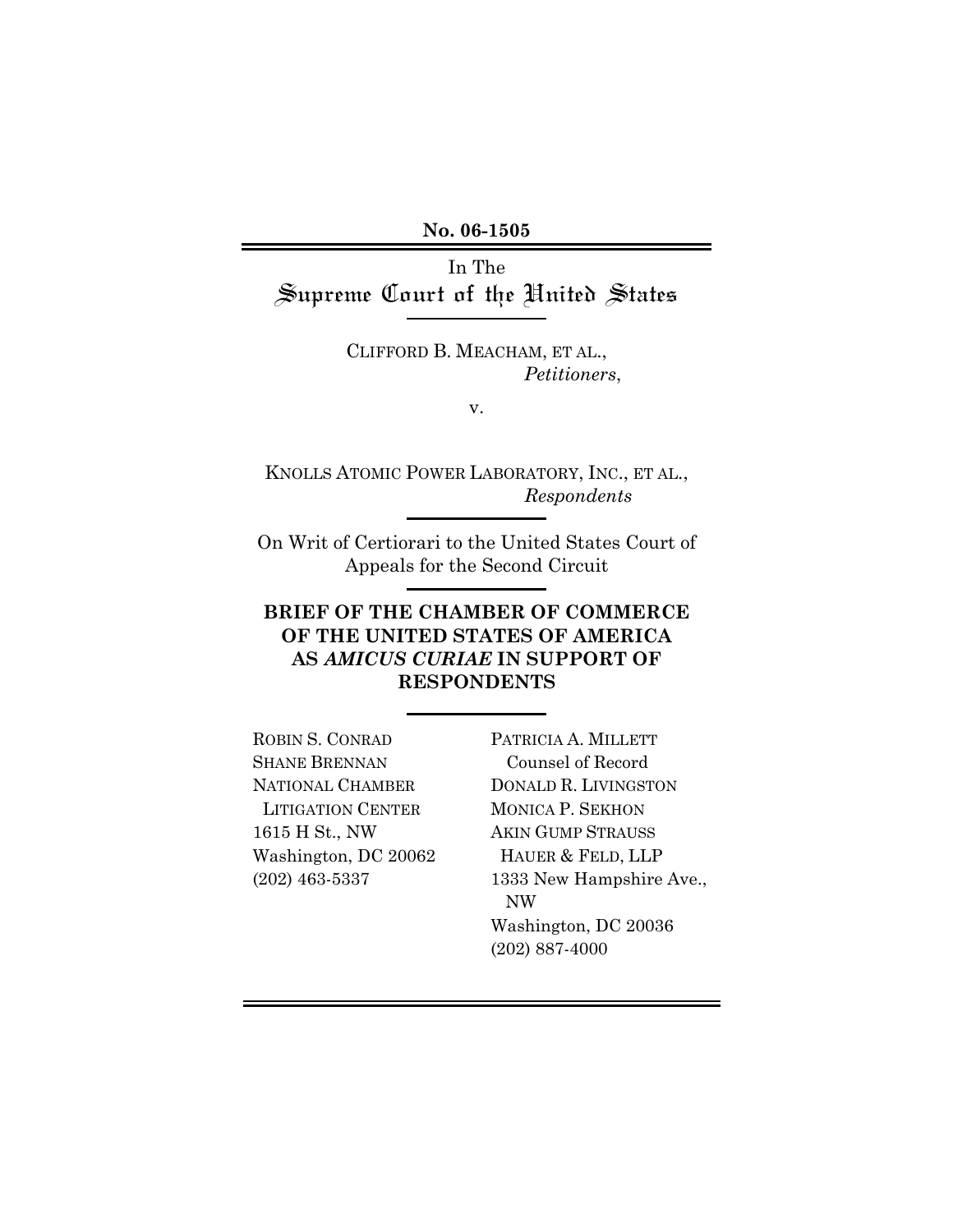# **QUESTION PRESENTED**

Whether, in proving discrimination "because of age" in a disparate impact case under the Age Discrimination in Employment Act, 29 U.S.C. 621 *et seq.*, the plaintiff bears the burden of proving that the employer's conduct was not based on a reasonable factor other than age.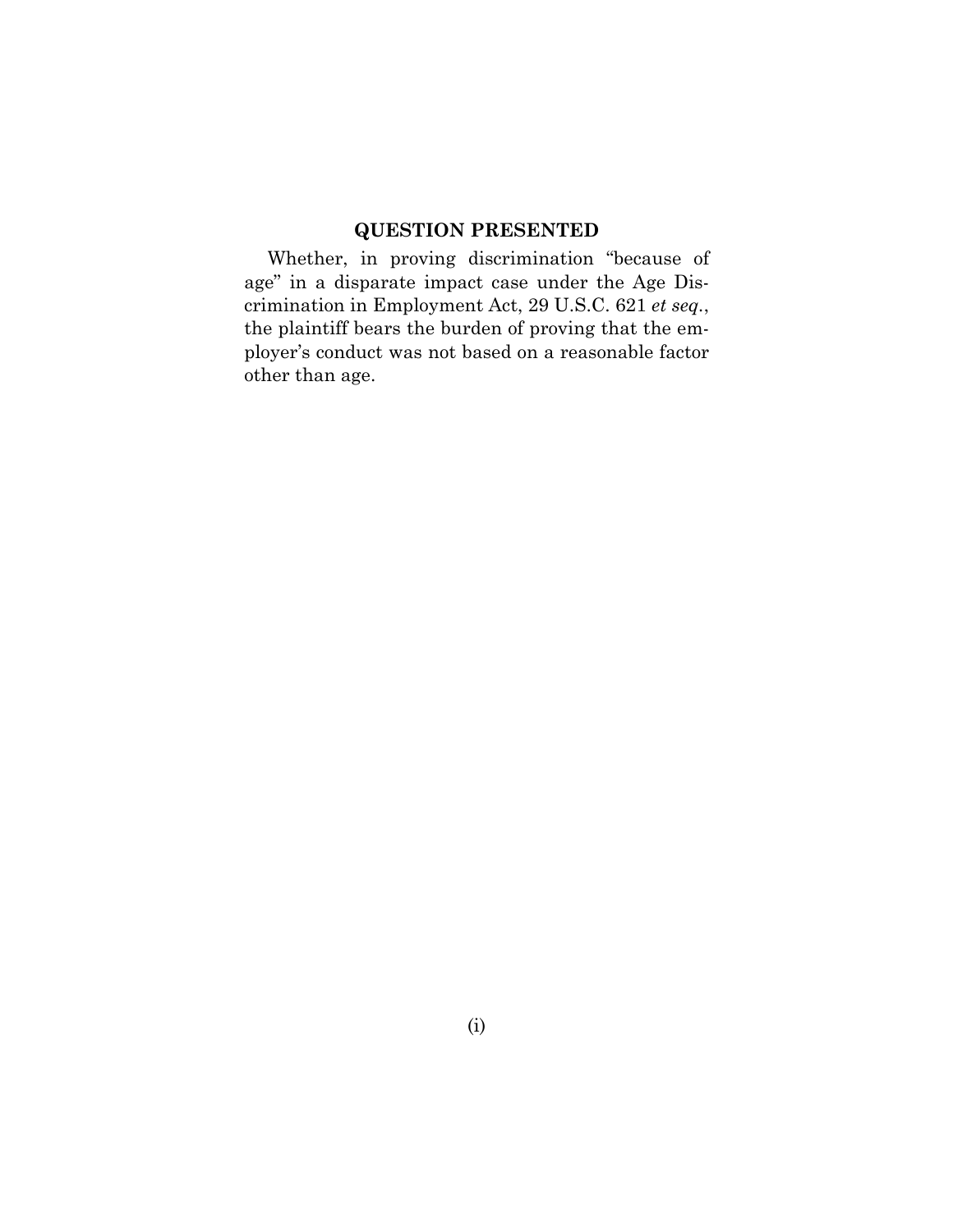# **TABLE OF CONTENTS**

| In A Disparate Impact Case, The Plaintiff<br>Bears The Burden Of Proving That The<br>Alleged Discrimination Is Because Of Age, And<br>Not Because Of A Reasonable Factor Other |  |
|--------------------------------------------------------------------------------------------------------------------------------------------------------------------------------|--|
| A. Statutory Text And Precedent Require<br>The Plaintiff To Prove The Cause Of The                                                                                             |  |
| 1. The Plaintiff In A Disparate Impact<br>Case Must Prove Adverse Action                                                                                                       |  |
| The RFOA Provision Directly<br>2.                                                                                                                                              |  |
| Wards Cove And Smith Confirm That<br>3.<br>The Burden Of Proof Remains With                                                                                                    |  |
| B. Keeping The Burden Of Proof On The<br>Plaintiff Comports With The ADEA's<br>More Modest Limitations On<br><b>Employment Decision making And Has</b>                         |  |

ii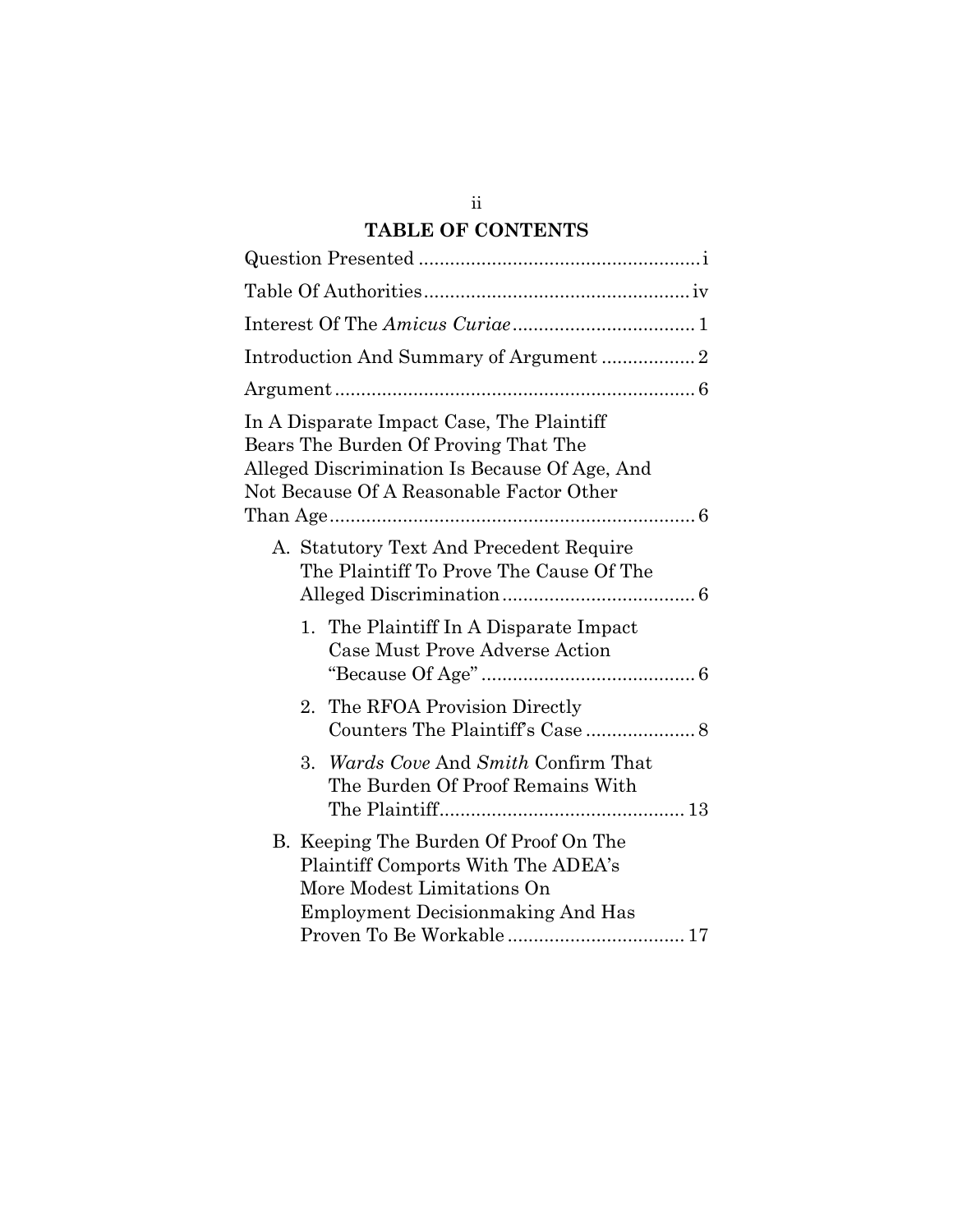| 1. The RFOA Provision Reflects That<br>Many Employment Practices Having<br>A Disparate Impact Are Reasonable  17 |  |
|------------------------------------------------------------------------------------------------------------------|--|
| 2. Petitioners' Burden-Of-Proof Scheme                                                                           |  |
| 3. Shifting The Burden Of Proof Would<br>Substantially Erode The Discretion                                      |  |
| C. No Deference Is Owed To The EEOC's                                                                            |  |
| Conclusion                                                                                                       |  |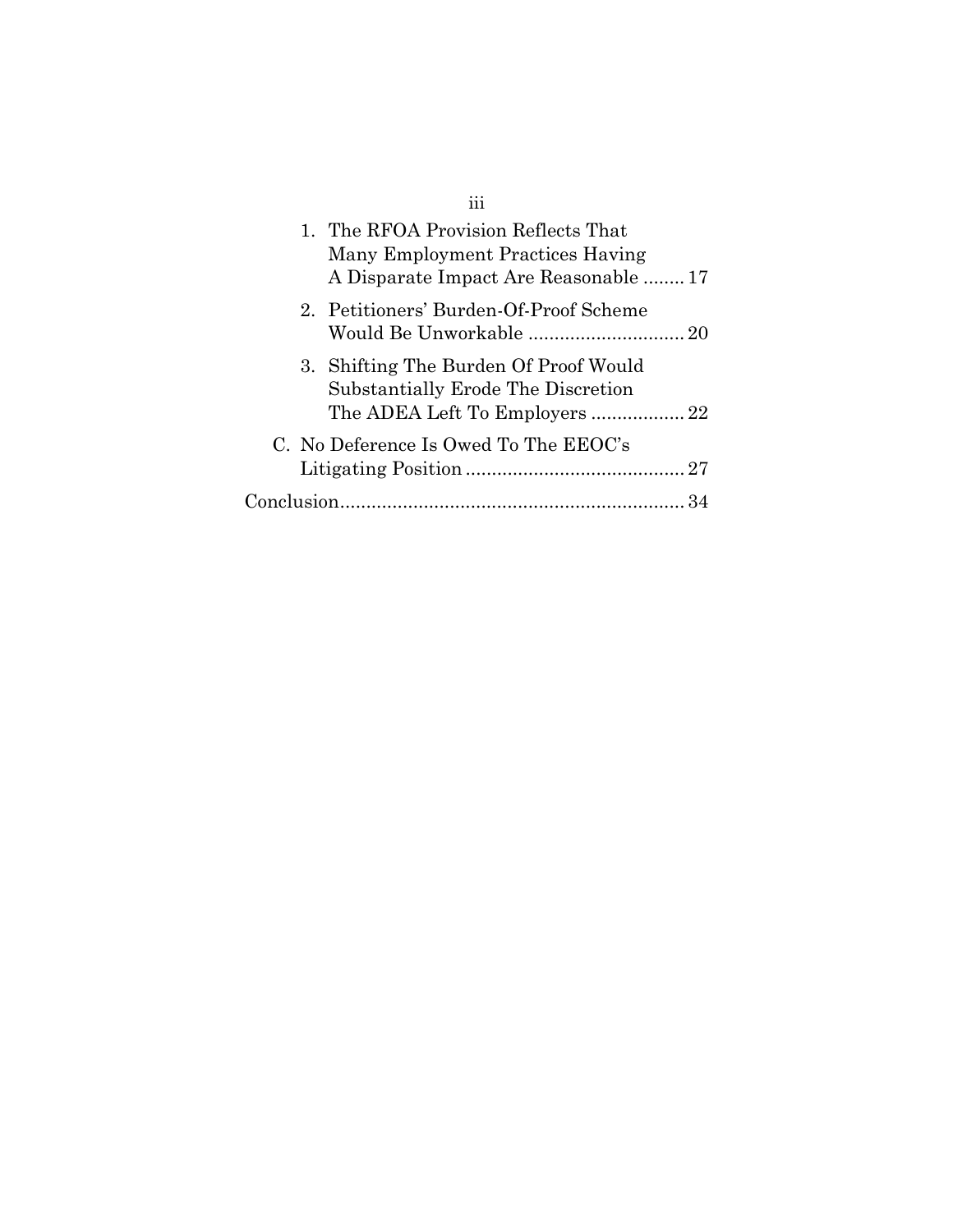# **TABLE OF AUTHORITIES**

# Cases:

| Abbott v. Federal Forge, Inc., 912 F.2d 867 (6th    |
|-----------------------------------------------------|
|                                                     |
| Adams Fruit Co. v. Barrett, 494 U.S. 638 (1990)  33 |
| Allen v. Diebold, Inc., 33 F.3d 674 (6th Cir.       |
|                                                     |
| Auer v. Robbins, 519 U.S. 452 (1997)  29            |
| Bamidele v. INS, 99 F.3d 557 (3d Cir. 1996) 33      |
| Corning Glass Works v. Brennan, 417 U.S. 188        |
|                                                     |
| County of Washington v. Gunther, 452 U.S. 161       |
|                                                     |
| Dion v. Secretary of Health & Human Servs., 823     |
|                                                     |
| Director, Office of Workers' Comp. Programs v.      |
| Greenwich Collieries, 512 U.S. 267 (1994) 31, 33    |
| Dixon v. United States, 126 S. Ct. 2437 (2006)  9   |
| EEOC v. McDonnell Douglas Corp., 191 F.3d 948       |
|                                                     |
| EEOC v. Wyoming, 460 U.S. 226 (1983) 26             |
| Federal Express Corp. v. Holowecki, 128 S. Ct.      |
|                                                     |
| General Dynamics Land Sys., Inc. v. Cline, 540      |
|                                                     |
| Griggs v. Duke Power Co., 401 U.S. 424 (1971) 8     |
| Kimel v. Florida Bd. of Regents, 528 U.S. 62        |
|                                                     |
| Local 28 of Sheet Metal Workers' Int'l Ass'n v.     |
|                                                     |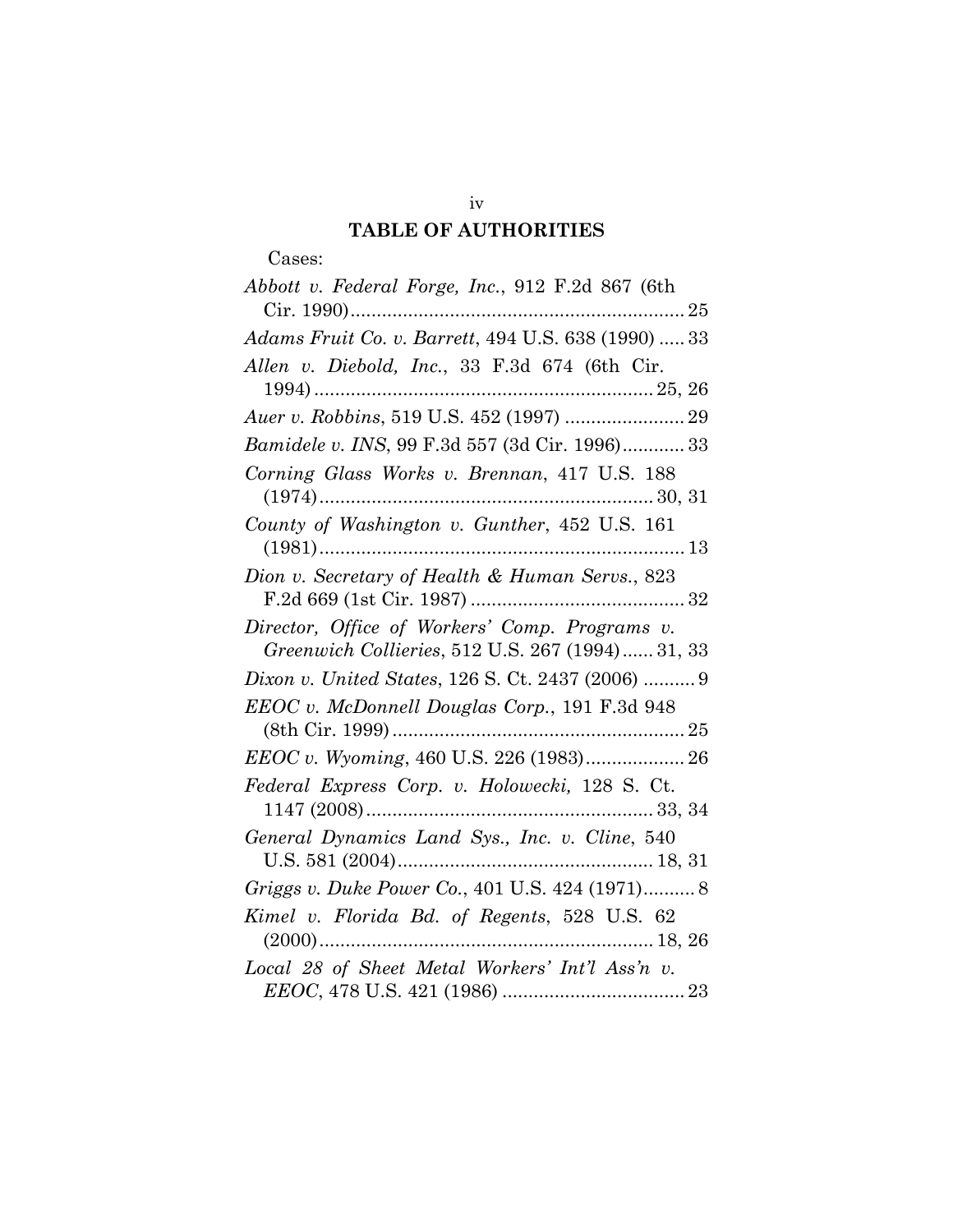| Lynch v. Lyng, 872 F.2d 718 (6th Cir. 1989)  33                                           |
|-------------------------------------------------------------------------------------------|
| Marshall v. Westinghouse Elec. Corp., 576 F.2d                                            |
| Massachusetts Bd. of Retirement v. Murgia, 427                                            |
| Midland Coal Co. v. Office of Workers' Comp.<br>Programs, 149 F.3d 558 (7th Cir. 1998) 33 |
| Nevada Dep't of Human Res. v. Hibbs, 538 U.S.                                             |
| NLRB v. Kentucky River Community Care, Inc.,                                              |
| Public Employees Retirement Sys. v. Betts, 492                                            |
| Reeves v. Sanderson Plumbing Prods., Inc., 530                                            |
|                                                                                           |
| <i>Teamsters v. United States, 431 U.S. 324 (1977)  8</i>                                 |
| Texas Dep't of Community Affairs v. Burdine, 450                                          |
| Thomas Jefferson Univ. v. Shalala, 512 U.S. 504                                           |
| Trans World Airlines, Inc. v. Thurston, 469 U.S.                                          |
| United States v. Atlantic Research Corp., 127 S.                                          |
| Watson v. Fort Worth Bank & Trust, 487 U.S. 977                                           |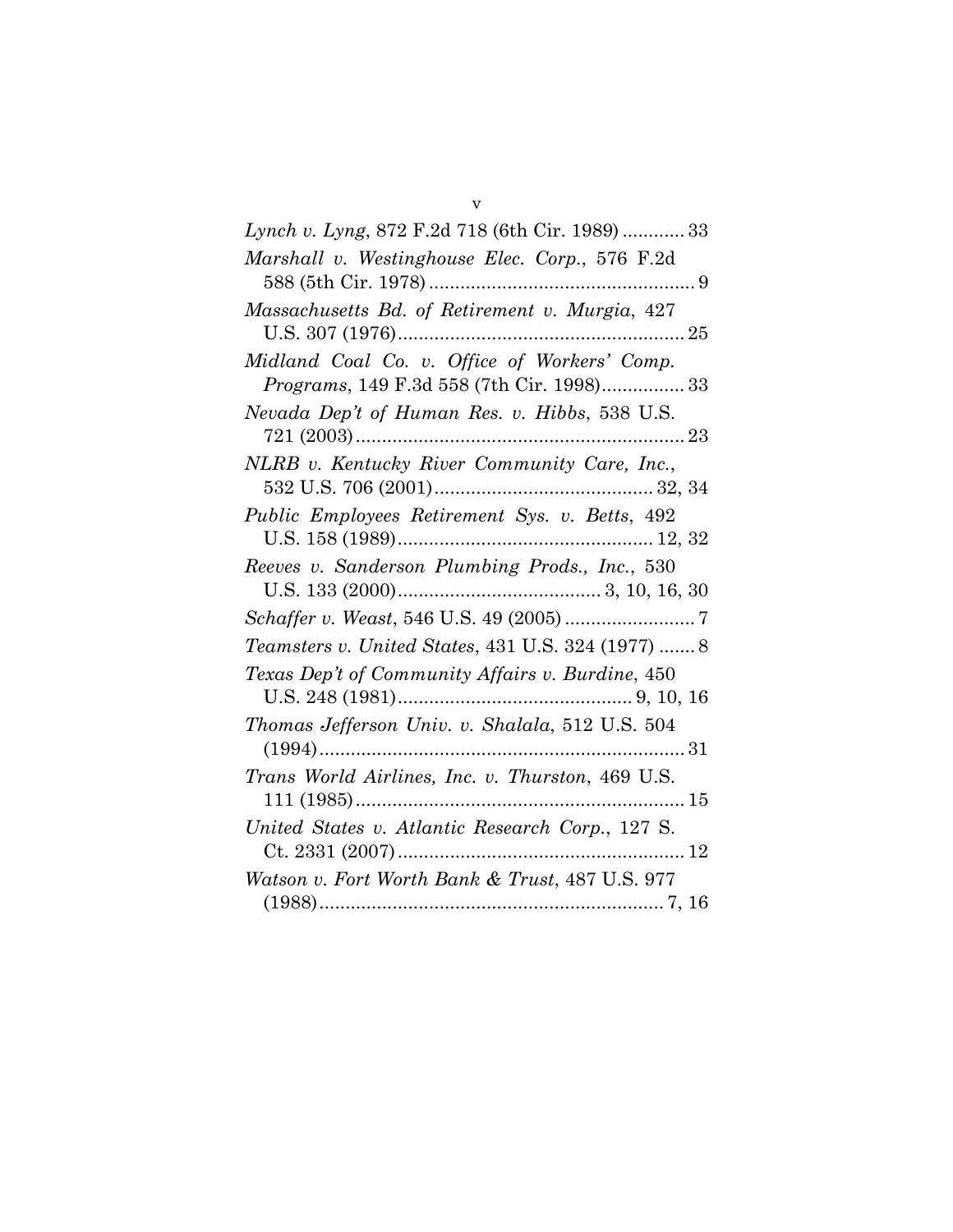Statutes and Regulations:

| Older Workers Benefits Protection Act (OWBPA), |  |
|------------------------------------------------|--|
| Pub. L. No. 101-433, § 101, 104 Stat. 978 31   |  |
|                                                |  |
|                                                |  |
|                                                |  |
|                                                |  |
|                                                |  |
|                                                |  |
| 73 Fed. Reg. 16,807 (Mar. 31, 2008)  28        |  |
|                                                |  |

Miscellaneous:

| Carol B. Swanson, Antitrust Excitement in the |  |
|-----------------------------------------------|--|
| New Millenium: Microsoft, Mergers, and More,  |  |
| 54 OKLA. L. REV. 285, 300 & n.110 (2001)  24  |  |
| Guillermo Rotman, Shared Office Providers     |  |
| Deliver Cost Savings and Flexibility, 39 AREA |  |
| DEVELOPMENT SITE AND FACILITY PLANNING 30     |  |
|                                               |  |
| http://www.bls.gov/news.release/archives/     |  |
|                                               |  |

vi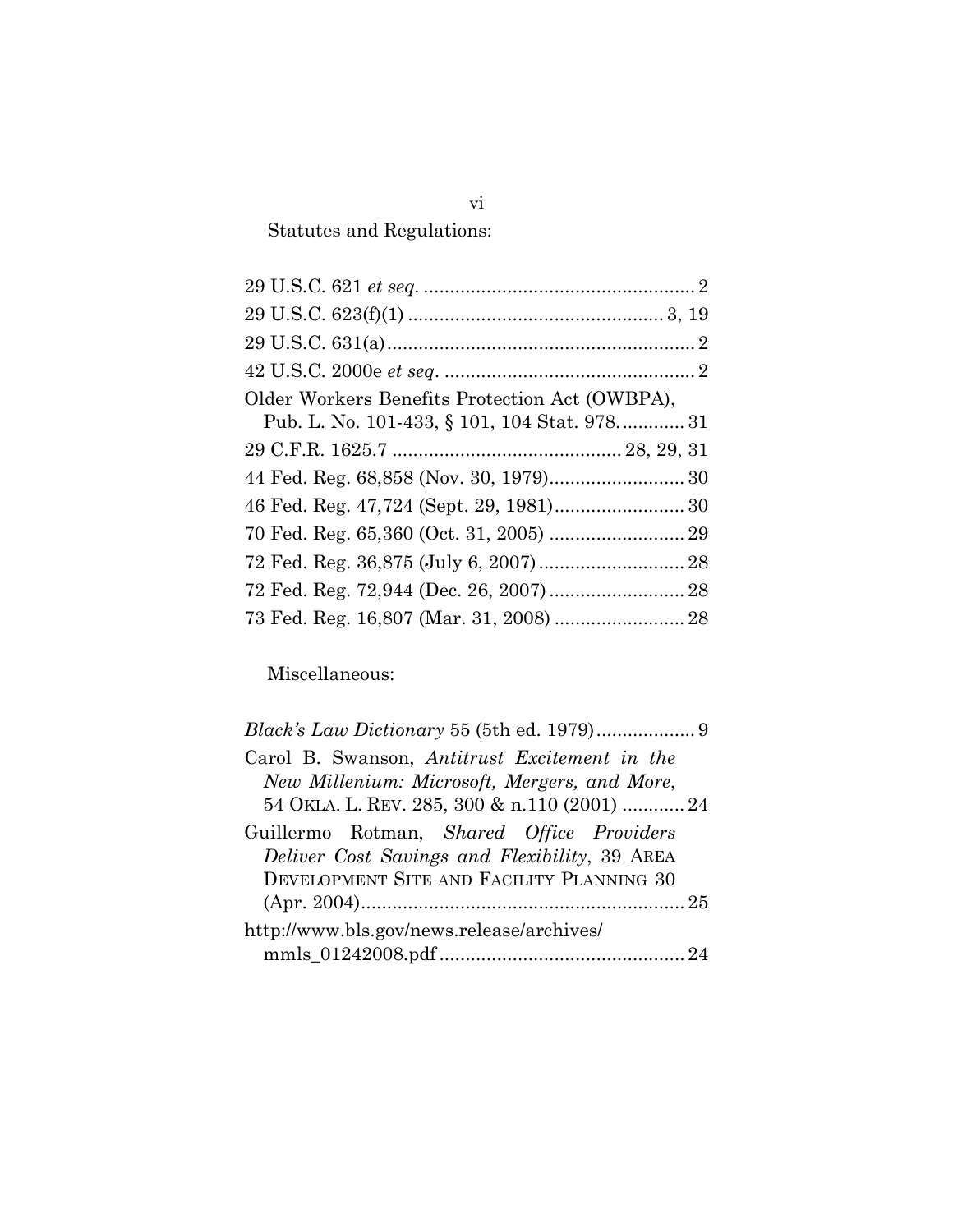| http://www.bls.gov/news.release/archives/                                                                                                                                        |
|----------------------------------------------------------------------------------------------------------------------------------------------------------------------------------|
| http://www.bls.gov/news.release/archives/                                                                                                                                        |
|                                                                                                                                                                                  |
| Ira M. Millstein, The Responsible Board, 52 BUS.                                                                                                                                 |
| Kenneth R. Davis, Age Discrimination and<br>Disparate Impact, 70 BROOK. L. REV. 361 (2004) 2                                                                                     |
| Robert Goldscheider, Entrepreneurialism: The<br>Engine that has Helped the United States<br>Regain World Leadership: An Example for<br>Japanese Industry, 39 IDEA 507 (1999)  24 |
| Roger L. Schantz, Current Issues in Insurance<br>Law, Comment, Lapeer Foundry: The NLRB<br>Closes the Door on Unilateral Economic                                                |
| S. Rep. No. 107-158, ch. 4(A)(3)(a) (2002) 18                                                                                                                                    |
| Theodore Hershberg, Defining the Challenge:<br>Human Capital Development: America's<br>Greatest Challenge, 544 ANNALS AM. ACAD.                                                  |
| Thomas H. Vickers, Advising Financially<br>Troubled Entities, 5 S. CAL. INTERDISC. L.J. 469                                                                                      |

vii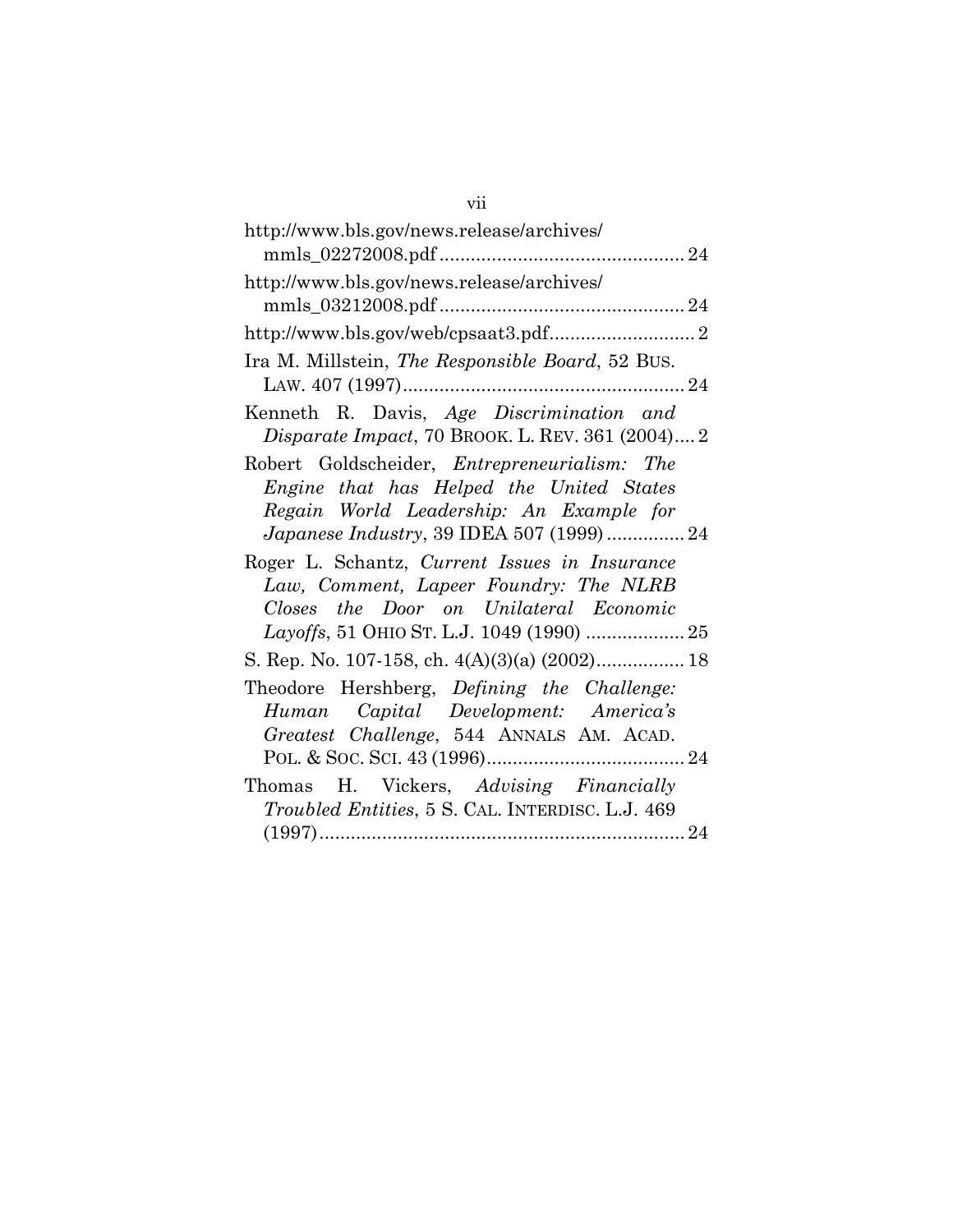#### **INTEREST OF THE** *AMICUS CURIAE* <sup>1</sup>

The Chamber of Commerce of the United States of America is the world's largest business federation, with an underlying membership that includes more than three million businesses and organizations of every size, operating within every industry sector and geographical region of the United States. A principal function of the Chamber is to represent its members' interests in cases raising issues of widespread concern and application to the business community. In that capacity, the Chamber has participated in hundreds of cases before this Court, including cases involving the Age Discrimination in Employment Act, such as *Smith v. City of Jackson*, 544 U.S. 228 (2005), and filed a brief as amicus curiae with the court of appeals prior to its first decision in this case.

The Chamber fully endorses the Age Discrimination in Employment Act and that law's recognition of the important contributions that older, more experienced workers make to the vitality and productivity of the American workforce. At the same time, the Chamber believes it is critical to preserve the careful balance that the Act strikes between prohibiting irrational barriers to the employment of older workers and preserving the flexibility and discretion to make sound business judgments that employers need to

<sup>1</sup> Pursuant to this Court's Rule 37.3, this brief is filed with the written consent of the parties to the case, both of which have filed letters with this Court granting blanket consent for amicus briefs. Pursuant to this Court's Rule 37.6, no counsel for any party authored this brief in whole or in part, nor did any party make a monetary contribution intended to fund the preparation or submission of this brief.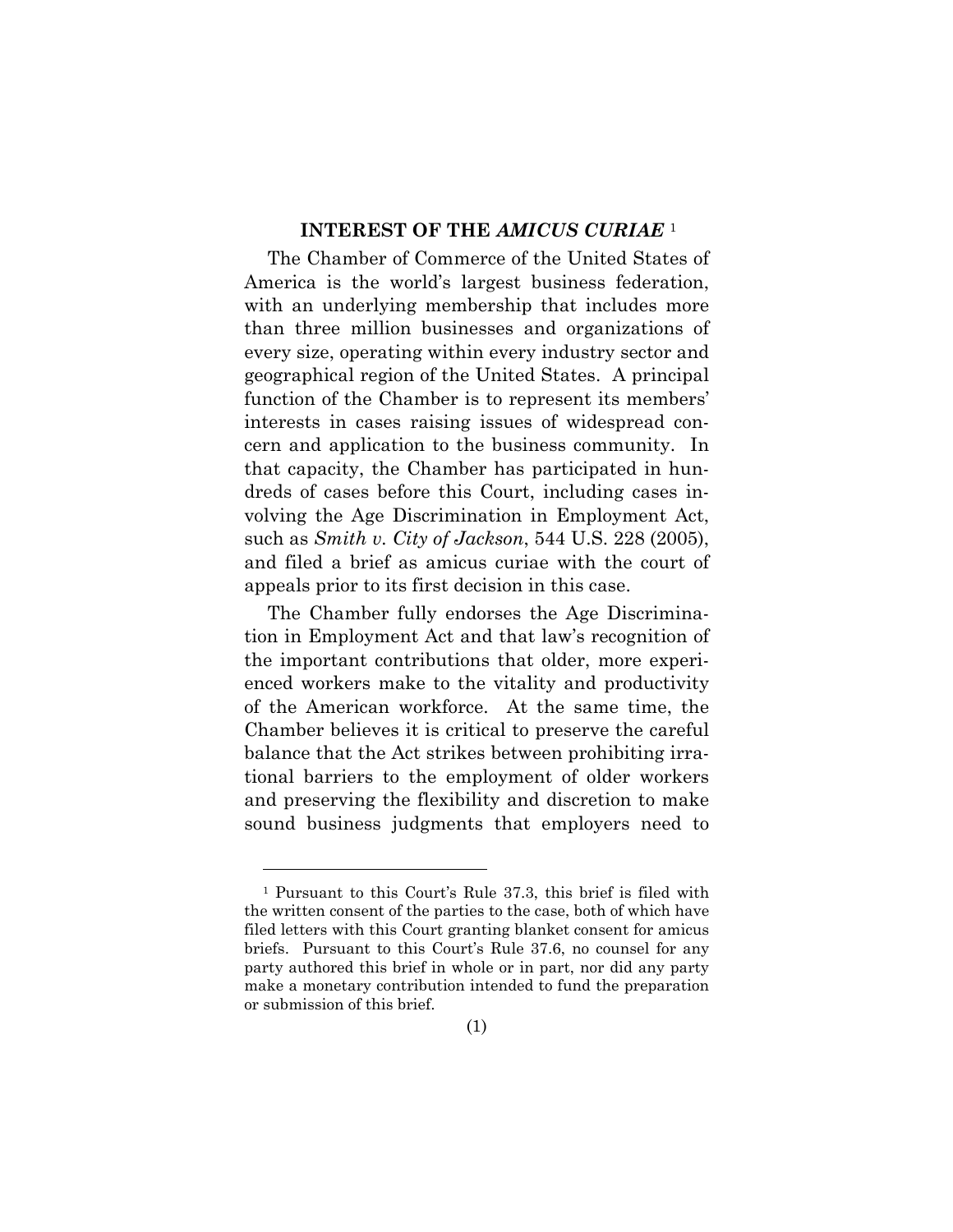compete in the modern economy. Properly allocating the burden of proof in disparate impact cases is critical to maintaining that balance.2

### **INTRODUCTION AND SUMMARY OF ARGUMENT**

The Age Discrimination in Employment Act of 1967 (ADEA), 29 U.S.C. 621 *et seq.*, generally protects employees who are at least 40 years old, 29 U.S.C. 631(a), against discrimination in employment on the basis of their age. The Act's coverage is sweeping: more than half of all American employees – 53% – are over the age of 40, and that percentage may grow in the coming years.3

In *Smith v. City of Jackson*, 544 U.S. 228 (2005), this Court held that disparate impact claims are available under Section 623(a)(2) of the ADEA. See *id.* at 233-240 & n.6. In so holding, the Court stressed that such claims are much more restricted under the ADEA than under Title VII's prohibition on race, sex, national origin, and religious discrimination in employment, see 42 U.S.C. 2000e *et seq*. See *Smith*, 544 U.S. at 233, 240 (plurality opinion). That is because Congress recognized that employers commonly make reasonable and legitimate business decisions based on factors and considerations that correlate with age and, in fact, that age itself is sometimes a relevant consideration in employment decisionmaking. The ADEA thus expressly preserves

<sup>2</sup> This brief uses the terms "burden of proof" and "burden of persuasion" interchangeably.

<sup>3</sup> See http://www.bls.gov/web/cps/cpsaat3.pdf; Kenneth R. Davis, *Age Discrimination and Disparate Impact*, 70 BROOK. L. REV. 361, 400 (2004).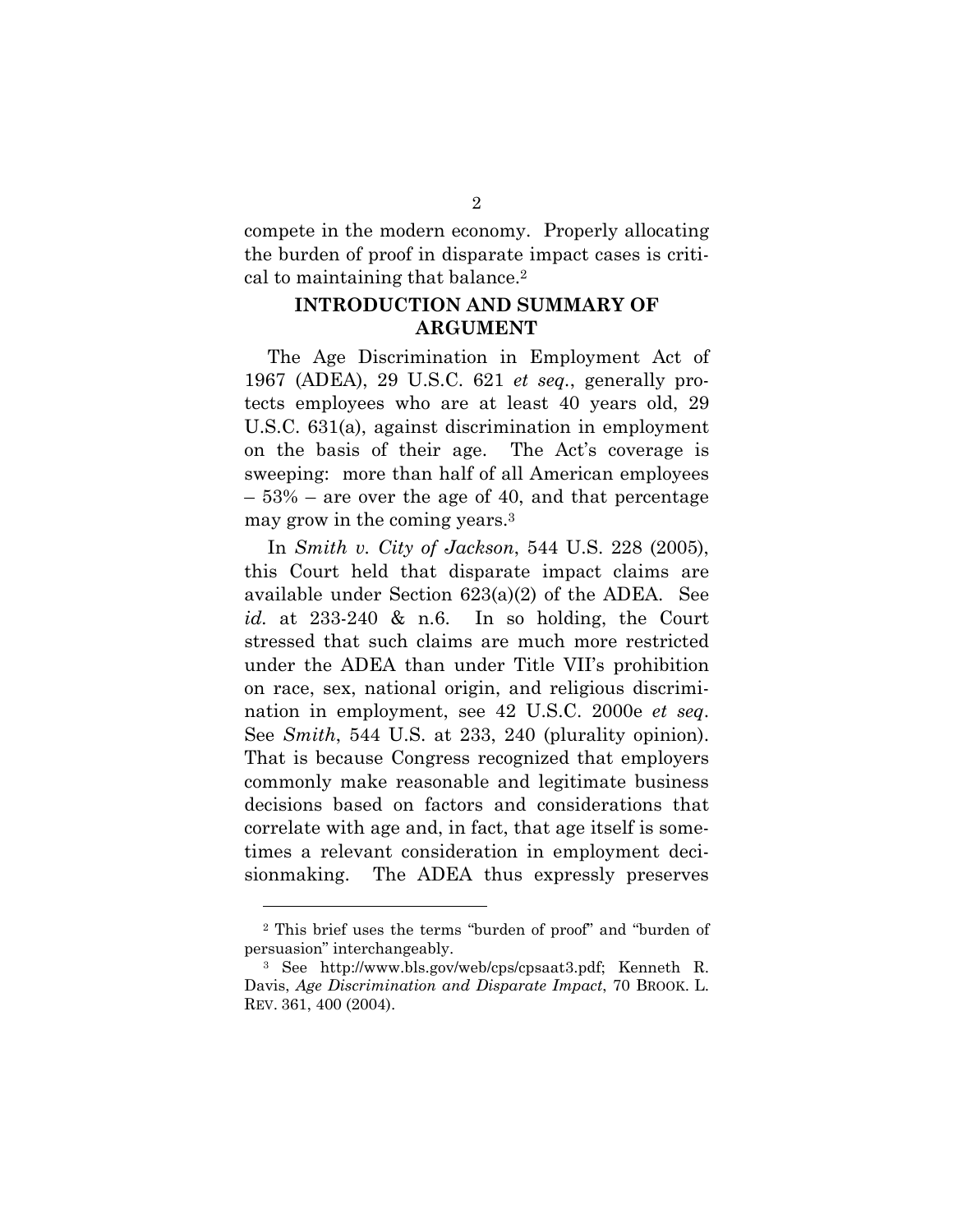employers' discretion to differentiate between employees if the decision "is based on reasonable factors other than age." 29 U.S.C.  $623(f)(1)$ . For three reasons, the plaintiff bears the burden of proof that a disparate impact on older workers is, in fact, because of age, and thus is not attributable to a reasonable factor other than age.

First, the starting principle is that plaintiffs bear the burden of proving all of the elements necessary to establish liability for a claim. In this context, that means that the plaintiff bears the burden of proving that discrimination on the basis of age occurred. Because the plaintiff bears the burden of proving that discrimination occurred "because of age," it would be illogical for the employer to bear the burden of proving that the alleged discrimination was because of some reasonable factor other than age, and thus was not "because of age." That would require the employer to disprove what should be an element of the plaintiff's claim. This Court's decisions in *Smith* and *Wards Cove Packing Company v. Atonio*, 490 U.S. 642 (1989), confirm that plaintiffs in disparate impact cases under the ADEA bear the burden of proving not just that a specific employment practice has caused a significant statistical disparity, but also that the employment practice is not reasonable. That allocation of the burden of proof, moreover, conforms to the rule in ADEA disparate-treatment cases that the plaintiff has the burden of disproving an employer's assertion that the adverse employment practice was based on a "legitimate non-discriminatory reason." See *Reeves v. Sanderson Plumbing Prods., Inc.*, 530 U.S. 133, 142 (2000).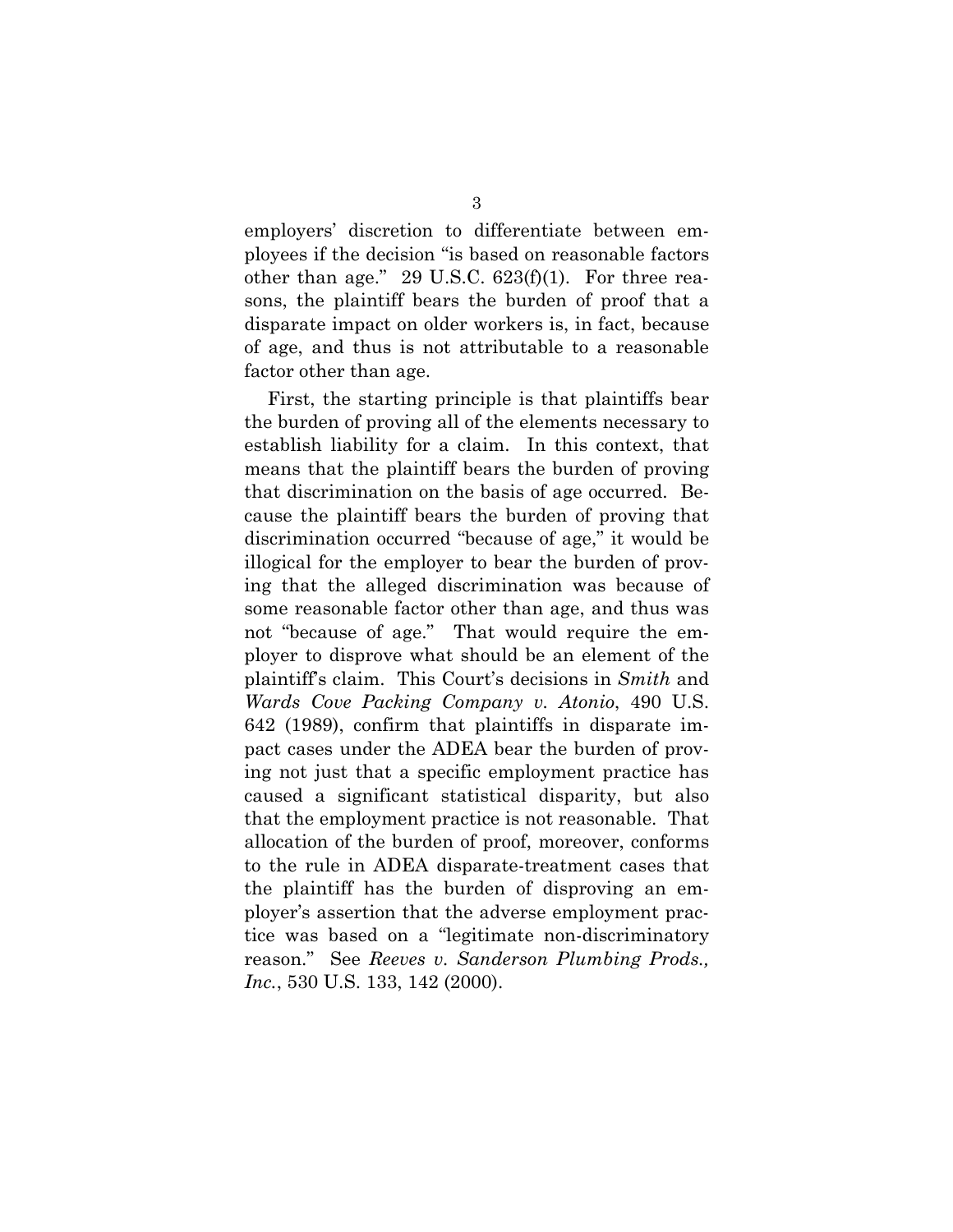Second, leaving the burden of proof on the plaintiff is fair and workable, and it is necessary to preserve for employers the discretion and flexibility that they need to compete in the modern economy. Simply demonstrating a statistical disparity on workers over 40 says very little about whether the employment practice is, in fact, statutorily proscribed or even inspires sufficient concern or suspicion to warrant visiting the burden of proof on the defendant. Indeed, petitioners' argument admits as much by asserting that the burden of proof for the reasonable factor other than age would not shift until the plaintiffs first prove not only statistical disparity, but also the lack of business justification. The problem with that proposed paradigm, however, is not only the pingponging burdens of proof that juries would be required to track, but also this Court's recognition in *Smith* that the "reasonable factor other than age" inquiry under the ADEA displaces the more exacting business justification test. There thus is no apparent reason for parties or the court to devote time and resources to litigating the often-complex business justification issue when a reasonable non-age basis for the practice would immediately negate any basis for liability propounded by the plaintiff. And if, as petitioners propose, plaintiffs can and should bear the burden of disproving business justification, they equally can and should bear the burden of proving that the defendant acted unreasonably  $-$  a litigation task commonly assigned to plaintiffs in tort law and in a broad variety of other areas of the law.

Third, there is no basis for deference to the EEOC's litigation position asserting that the burden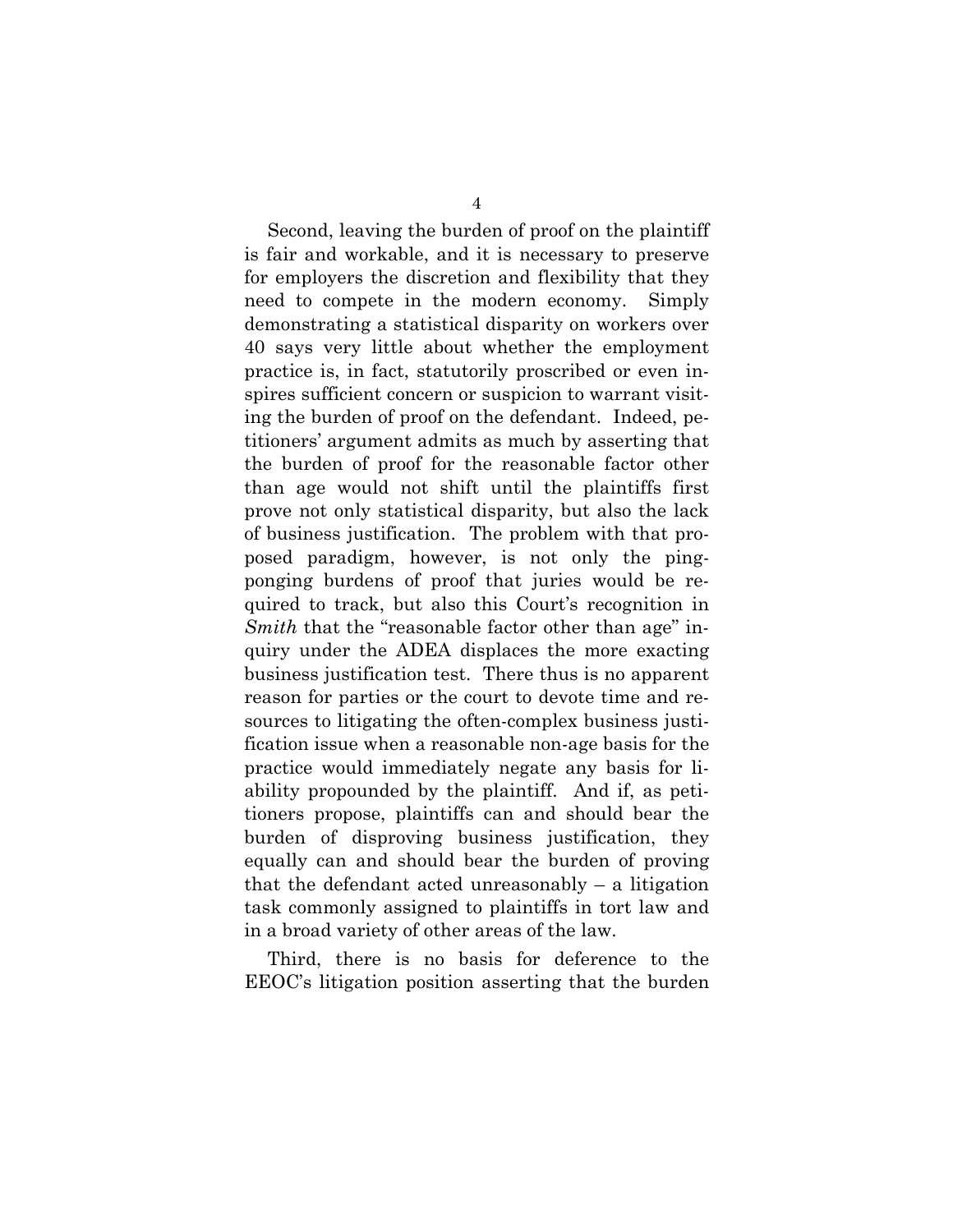of proof should be shifted to the employer. To begin with, the regulations that the EEOC has promulgated suggest the opposite. The first of those regulations provides that the "reasonable factor other than age" should be proven in disparate impact cases in the same manner as the business necessity defense. But, under *Wards Cove* and *Smith*, that approach would leave the burden squarely on the plaintiff, not the employer. Congress has made no such amendment and, even though *Smith* and *Wards Cove* have been on the books for a number of years, the EEOC has never amended its regulation to realign the burden of proof in the wake of those decisions.

A second regulatory provision expressly places the burden of proving the "reasonable factor other than age" on the defendant. But that regulation is specifically limited to disparate treatment cases. The EEOC, in fact, specifically deleted draft language in that regulation that spoke more broadly. The EEOC should not be able to reinstate a rejected regulatory text through brief writing. Finally, deference to litigation positions is particularly inappropriate when the statutory question at issue involves not how statutory terms should be interpreted or how a specialized administrative adjudicatory process should operate, but how legal claims should be proven in a courtroom, and the agency itself is a courtroom litigant with a vested interest in relieving its own burden of proof.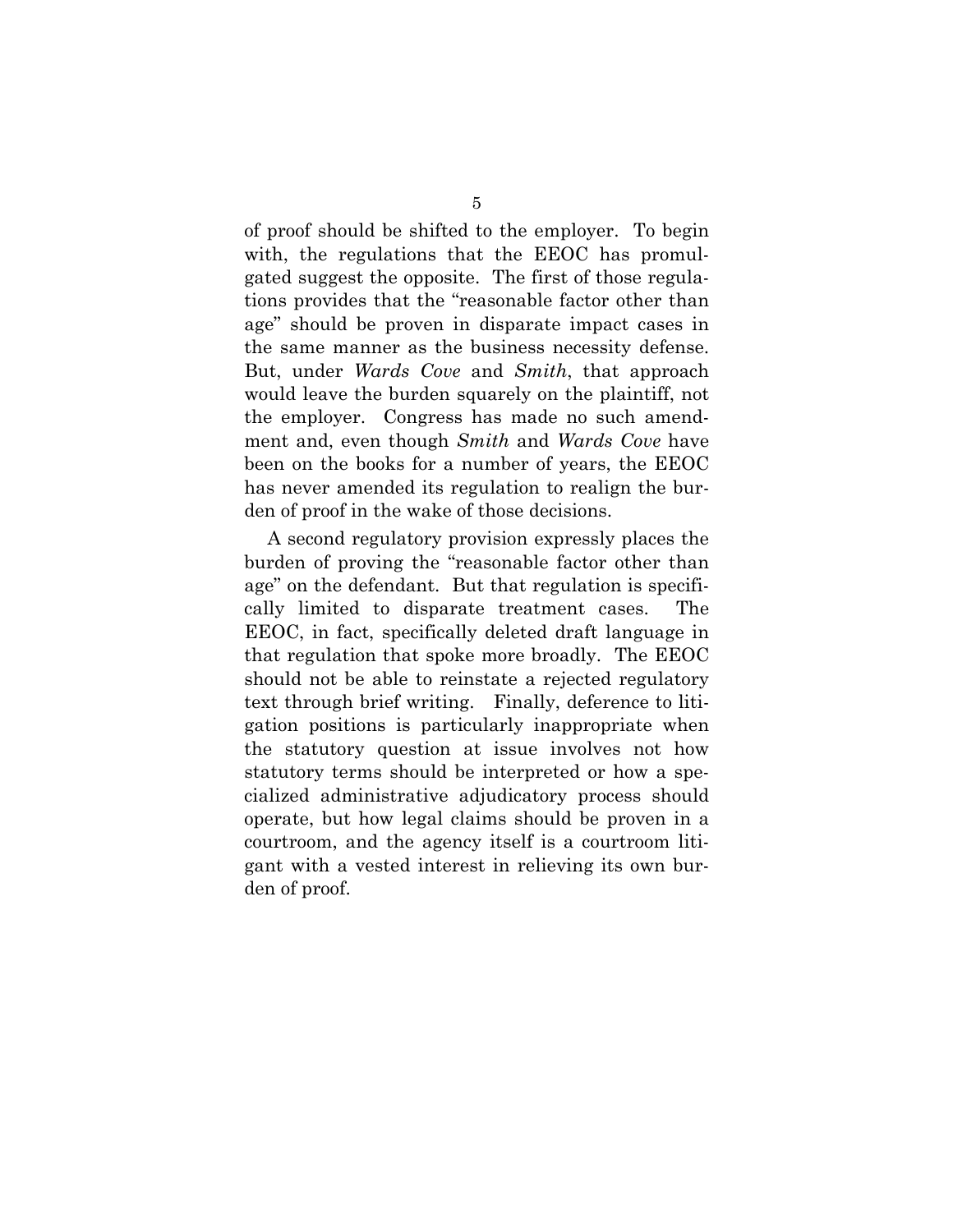#### **ARGUMENT**

# **IN A DISPARATE IMPACT CASE, THE PLAIN-TIFF BEARS THE BURDEN OF PROVING THAT THE ALLEGED DISCRIMINATION IS BECAUSE OF AGE, AND NOT BECAUSE OF A REASONABLE FACTOR OTHER THAN AGE**

- *A. Statutory Text And Precedent Require The Plaintiff To Prove The Cause Of The Alleged Discrimination* 
	- **1. The Plaintiff In A Disparate Impact Case Must Prove Adverse Action "Because Of Age"**

While nothing in the ADEA's text expressly allocates the burden of proof for the "reasonable factor other than age" (RFOA) inquiry, the structure of the statute, combined with established rules of burden allocation, demonstrate that the burden rests on the plaintiff. As relevant to disparate impact cases, the ADEA prohibits an employer from "limit[ing], segregat[ing], or classify[ing] his employees" in a manner that adversely affects the individual's employment opportunities or status "because of such individual's age." 29 U.S.C.  $623(a)(2)$ . Accordingly, liability under the ADEA hinges on whether the alleged adverse employment action befell the employee "because of [the employee's] age."4 Under traditional principles of burden allocation, the plaintiff – the party seeking affirmative action and relief through the intervention of the court – "bear[s] the burden of persuasion re-

<sup>4</sup> Although not applicable in a disparate impact case, see *Smith*, 544 U.S. at 236 & n.6, Section 623(a)(1) likewise prohibits only actions taken "because of such individual's age."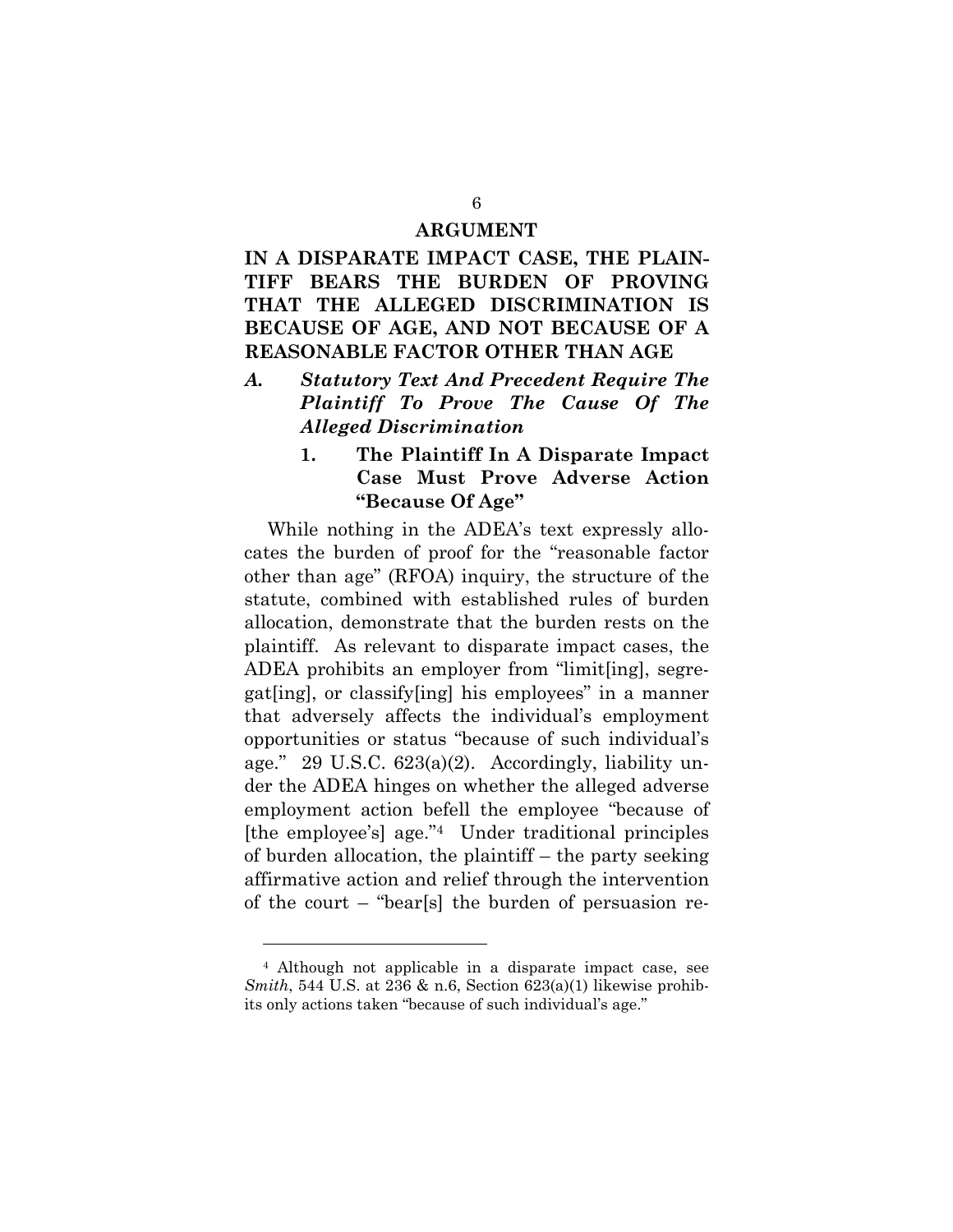garding the essential aspects of [its] claim." *Schaffer v. Weast*, 546 U.S. 49, 57 (2005). Plaintiffs in an ADEA case thus bear at all times the burden of proving that the alleged discrimination was "because of [their] age."

The Court held in *Smith* that a discriminatory impact claim is one proper means of proving discrimination "because of  $* * *$  age" under Section 623(a)(2). In recognizing the availability of disparate impact claims under the ADEA, however, *Smith* did not – could not – alter the statutory text or eliminate the plaintiff's ultimate obligation to establish that the alleged discrimination was "because of \* \* \* age." See *Smith*, 544 U.S. at 235 (plurality opinion) (recognizing disparate impact claims rests on "the better reading of the statutory text"); *Watson v. Fort Worth Bank & Trust*, 487 U.S. 977, 987 (1988) (plurality opinion of O'Connor, J.) (the different "factual issues that typically dominate in disparate impact cases do not imply that the ultimate legal issue is different than in cases where disparate treatment analysis is used").

To the contrary, this Court has long recognized that disparate impact claims are a means of proving that an adverse employment action is because of or attributable to an employee's protected status (whether race, sex, or age), and thus that "some employment practices, adopted without a deliberately discriminatory motive, may in operation be functionally equivalent to intentional discrimination." *Fort Worth*, 487 U.S. at 987 (plurality opinion of O'Connor, J.). Disparate impact claims do not turn upon the employer's intent or purpose. But they still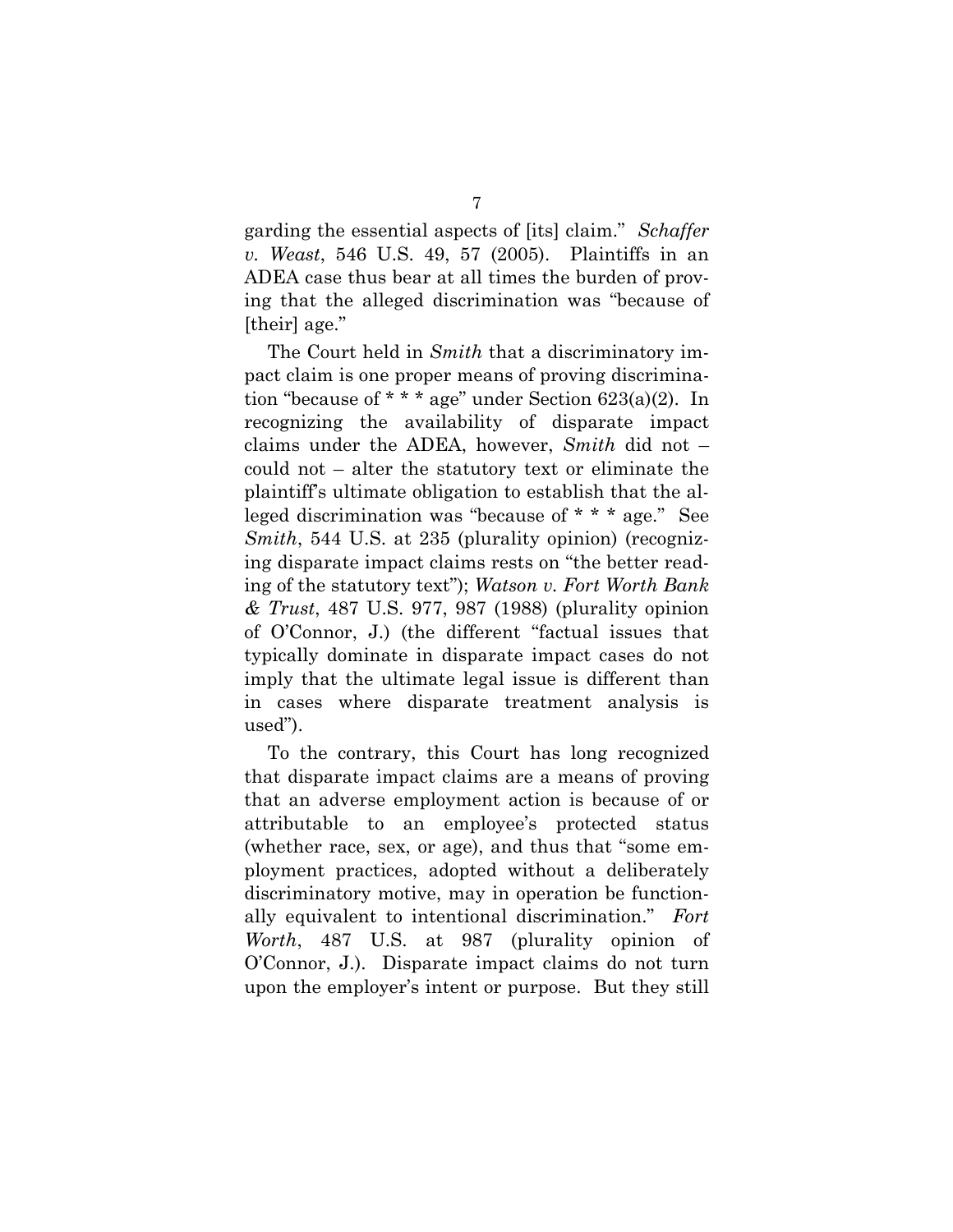require proof that, whatever the subjective motivation, the employer's action "in fact fall[s] more harshly on one group" of employees because of that status and not because of another reason, *Teamsters v. United States*, 431 U.S. 324, 335 n.15 (1977), and thus the employer's action is "discriminatory in operation," *Griggs v. Duke Power Co.*, 401 U.S. 424, 431  $(1971).5$ 

### **2. The RFOA Provision Directly Counters The Plaintiff's Case**

Read against the backdrop of the plaintiff's statutory burden to establish that the alleged discrimination was "because of \* \* \* age," Section 623(f)'s provision that employer conduct is lawful if based on "reasonable factors other than age" functions not as an affirmative defense, but as a straightforward denial of the plaintiff's statistical disparate-impact case. When a plaintiff claims that he was fired or laid off because of his age, an employer, invoking the RFOA provision "replies, in effect, not so, plaintiff was fired for \* \* \* some other non-discriminatory reason." *Marshall v. Westinghouse Elec. Corp.*, 576 F.2d 588,

<sup>5</sup> See also *Smith*, 544 U.S. at 234 (plurality opinion) (disparate impact claims eliminate practices that "operate as built-in headwinds for minority groups"); *Griggs*, 401 U.S. at 430 (employment practices that are "neutral on their face, and even neutral in terms of intent, cannot be maintained if they operate to 'freeze' the status quo of prior discriminatory employment practices"); J.A. 73 (jury finding that disparate impact was "because of their age"); 7/25/00 Tr. 4732 (Jury Instructions) (under disparate impact theory, "[i]t is sufficient if the plaintiffs establish by a preponderance of the evidence that they experienced an adverse impact different from similarly situated co-workers because of the ages of the plaintiffs, whether or not the defendant you are considering intended that such a result occur").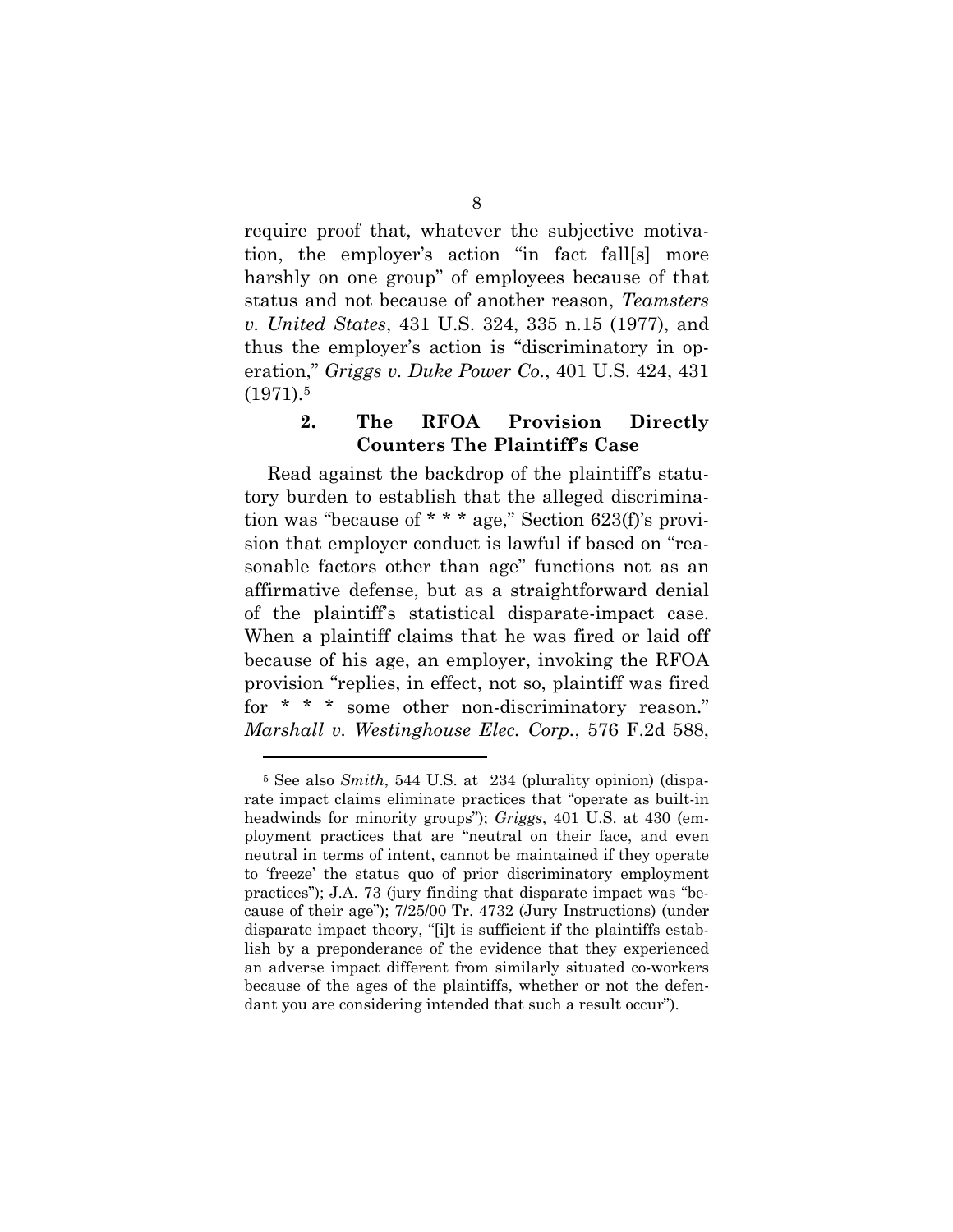591 (5th Cir. 1978). The RFOA provision operates in the same manner in disparate impact cases. The essence of petitioners' disparate impact claim is that, while the reduction-in-force process was facially neutral, the "startlingly skewed results" of the plan, Pet. Br. 7, combined with the substantial opportunity the plan's terms allegedly left for individual supervisors to "give effect to overt or subconscious bias," *id*. at 8, permitted the jury to conclude that the firings were because of the employees' age. Likewise, even in disparate impact cases that involve non-discretionary criteria, the plaintiff's prima facie statistical case is still designed to demonstrate that, whatever the employer's subjective motivation, the employment action fell significantly more harshly on older workers because of their age. *Teamsters*, 431 U.S. at 335 n.15. Under both scenarios, employers invoking the "reasonable factor other than age" provision reply "not so," *Marshall*, 576 F.2d at 591, asserting a reasonable non-age based explanation for the results.

Thus, unlike an affirmative defense, the employer's identification of a reasonable, non-age basis for the employment decision does not admit the plaintiff's prima facie case, and then assert a distinct legal basis in defense. Instead, it "contradict[s] or tend[s] to disprove an[] element of the statutory" claim. *Dixon v. United States*, 126 S. Ct. 2437, 2444 (2006); see *Marshall*, 576 F.2d at 591 (the bona fide occupational qualification provision is an affirmative defense – "one in the nature of confession and avoidance," but the RFOA provision is simply a "denial[] of the plaintiff's prima facie case"); *Black's Law Dictionary* 55 (5th ed. 1979) (defining "affirmative de-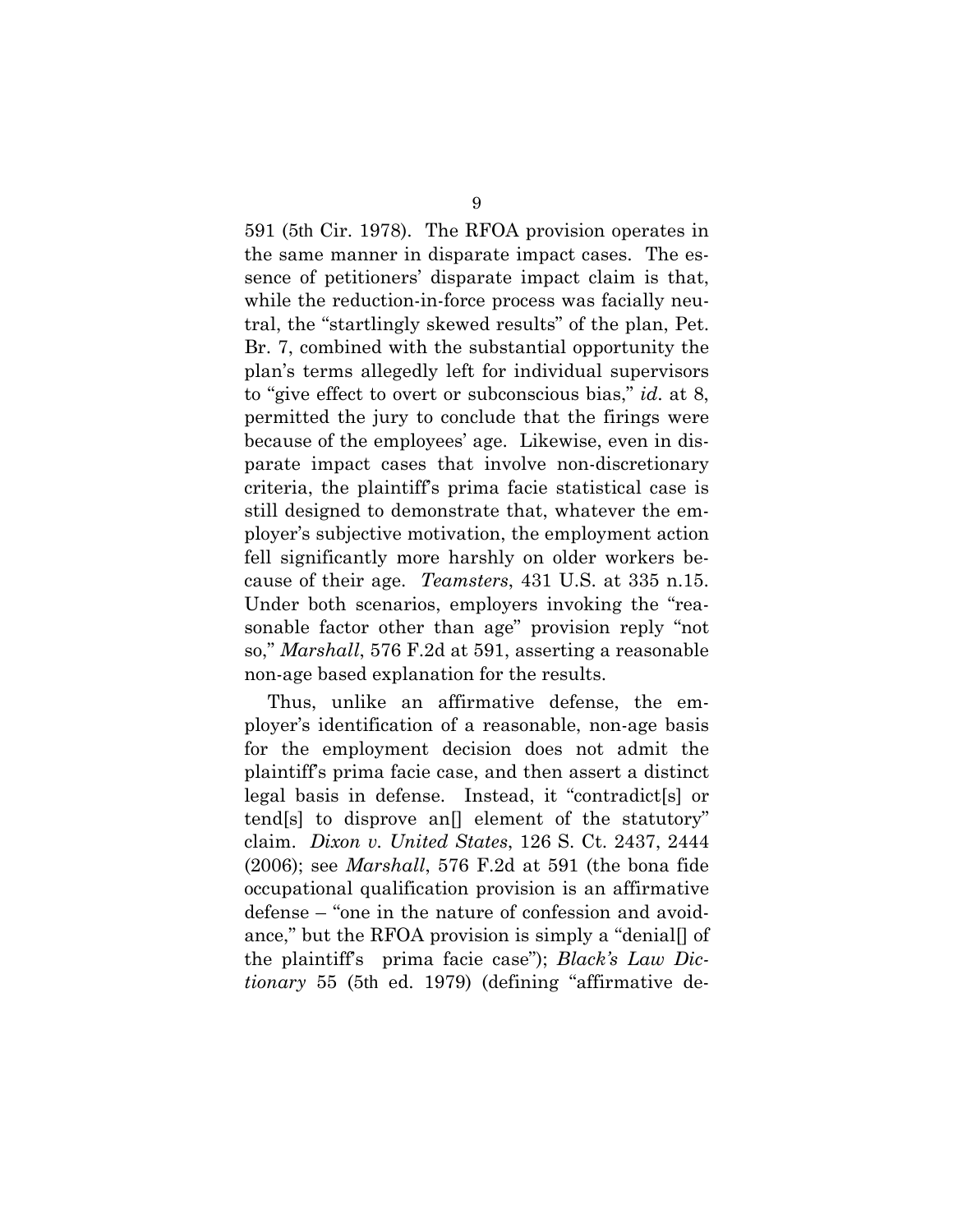fense" as a "new matter which, *assuming the complaint to be true*, constitutes a defense to it") (emphasis added).

To be sure, the ADEA restricts employers to using "reasonable" factors other than age, but that does not change the fundamental function that the provision serves in the proof of an ADEA case. Assertion of the RFOA remains a straightforward denial of the plaintiff's claim that the adverse employment action occurred or befell the employees "because of age," arguing instead that the action is "attributable to a nonage factor," *Smith*, 544 U.S. at 239 (plurality opinion).

In that respect, in both its terms and purpose, the RFOA provision parallels the judicially recognized "legitimate, nondiscriminatory reason" defense used in disparate treatment cases under both the ADEA and Title VII. In those cases, the Court has long recognized that a defendant can rebut a plaintiff's prima facie disparate treatment claim by identifying a legitimate, non-discriminatory reason for the employment action. While the defendant bears the burden of producing that reason, the burden of persuasion and proof that the proffered reason is not legitimate or is not non-discriminatory remains with the plaintiff. See, *e.g.*, *Reeves*, 530 U.S. at 142; *Texas Dep't of Cmty. Affairs v. Burdine*, 450 U.S. 248, 254-255 (1981).

The RFOA provision serves the same function with respect to disparate impact claims under the ADEA and, in fact, "plays its principal role by precluding liability if the adverse impact was attributable to a nonage factor." *Smith*, 544 U.S. at 239 (plurality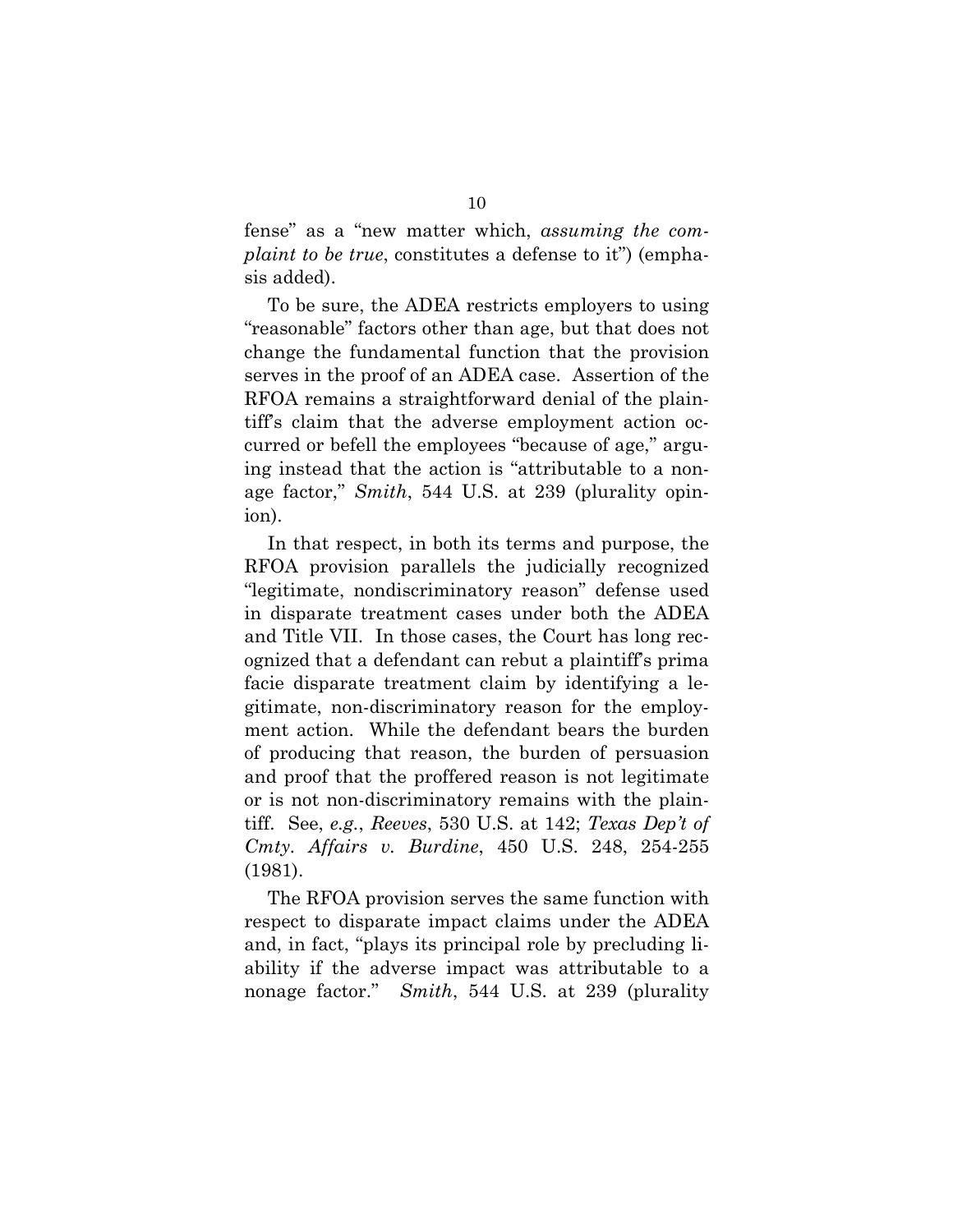opinion). In fact, the Court reasoned in *Smith* that the existence of the RFOA provision itself supported recognition of disparate impact claims, because Congress's requirement that the employer's decisionmaking factor be "reasonable" implied that, in the absence of disparate treatment, only the use of *unreasonable* non-age factors could support liability under the ADEA. *Id.* at 239 & n.11 (plurality opinion). That is because the unreasoned use of factors having a substantially disparate impact on protected employees could support an inference of discrimination, and tolerating a disparate impact based on such an "insubstantial justification \* \* \* would permit discrimination to be practiced through the use of spurious, seemingly neutral employment practices." *Wards Cove*, 490 U.S. at 659.

On the other hand, as long as the non-age factor is reasonable, no such inference of "discrimination against [the] protected group" is permitted under the ADEA, *Wards Cove*, 490 U.S. at 659, and the claim of discrimination "because of age" fails, regardless of the extent of the impact on older workers or the existence of alternative means to accomplish the employer's goals. *Smith*, 544 U.S. at 239 (plurality opinion). The RFOA provision thus sharply defines and delimits the scope of disparate impact claims under the ADEA, foreclosing a finding of discrimination "because of age" any time the disparate impact is attributed to a reasonable non-age factor. *Id*. at 243.

That direct and definitional correspondence between the terms of a disparate impact claim and the RFOA provision means that the RFOA "redefines the elements of a plaintiff's prima facie case instead of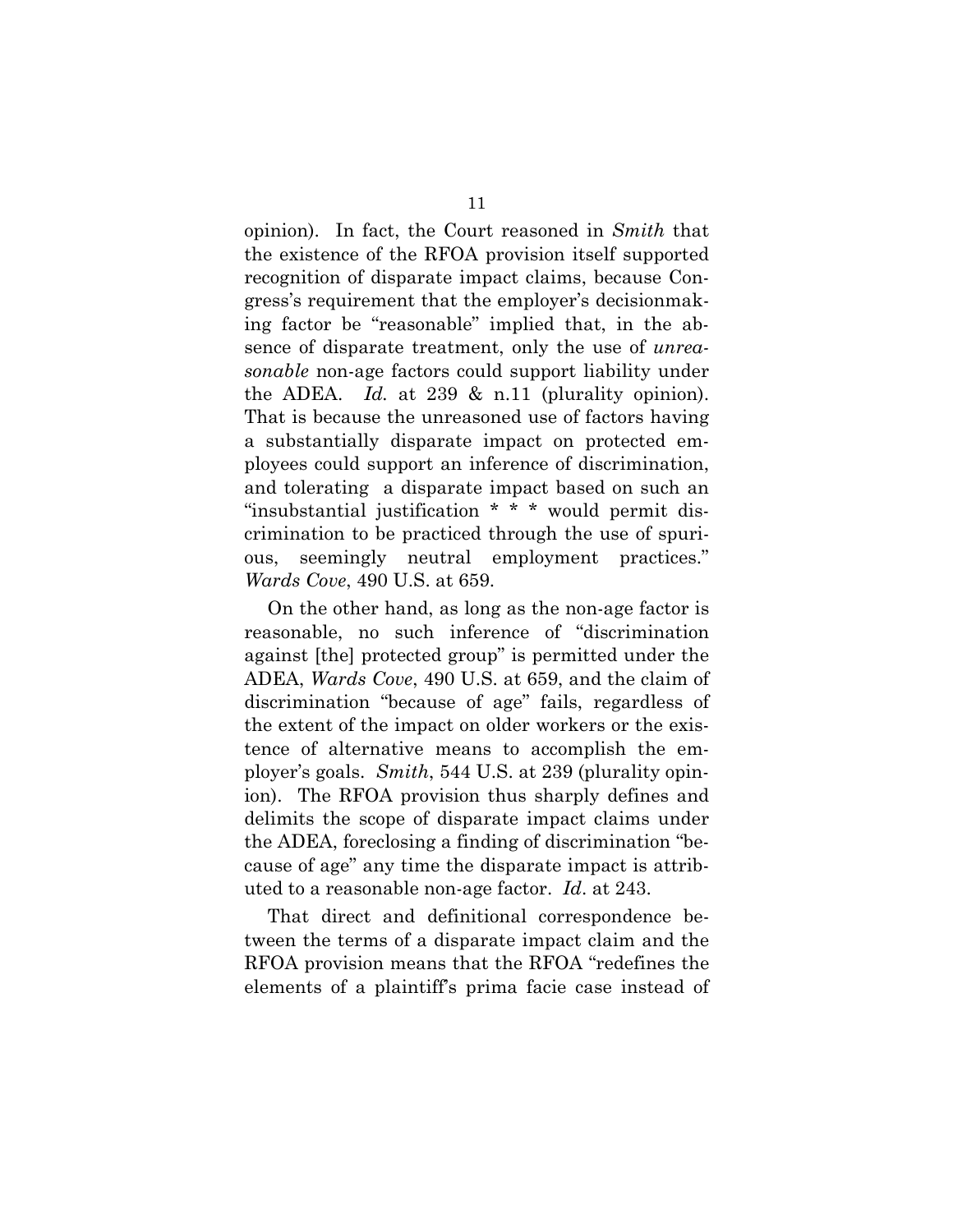establishing a defense to what otherwise would be a violation of the Act." *Public Employees Retirement Sys. v. Betts*, 492 U.S. 158, 181 (1989). Just as the "legitimate, nondiscriminatory" defense counters the elements of a prima facie disparate-treatment case, the RFOA and the elements of a disparate-impact claim are mutually negating: the RFOA denies the plaintiff's case on its own terms. That is not an affirmative defense, but a traditional defensive response to a plaintiff's evidence that leaves the burden of proof right where it started – on the plaintiff.

Petitioners rely heavily (Br. 25-32) on Congress's placement of the RFOA provision in Section 623(f) alongside the affirmative defense of a "bona fide occupational qualification." But it is a cardinal principle of statutory construction that a single statutory provision should not be read in isolation, and that the statute must be read as a whole. *United States v. Atlantic Research Corp.*, 127 S. Ct. 2331, 2336 (2007). When the RFOA provision is lined up against the ADEA's basic liability provision, the RFOA, by it terms, serves to negate and deny the central element of the plaintiff's claim – that is, that the adverse employment action is because of age. Cf. *Betts*, 492 U.S. at 181 (concluding that a provision of the ADEA that "appears on first reading to describe an affirmative defense," actually "delineates which employment practices are illegal and thereby prohibited and which are not" when the statute is considered as a whole).

Underscoring the point, the Court in *Smith* upheld dismissal of the police officers' disparate impact claim at the summary judgment stage because it was "clear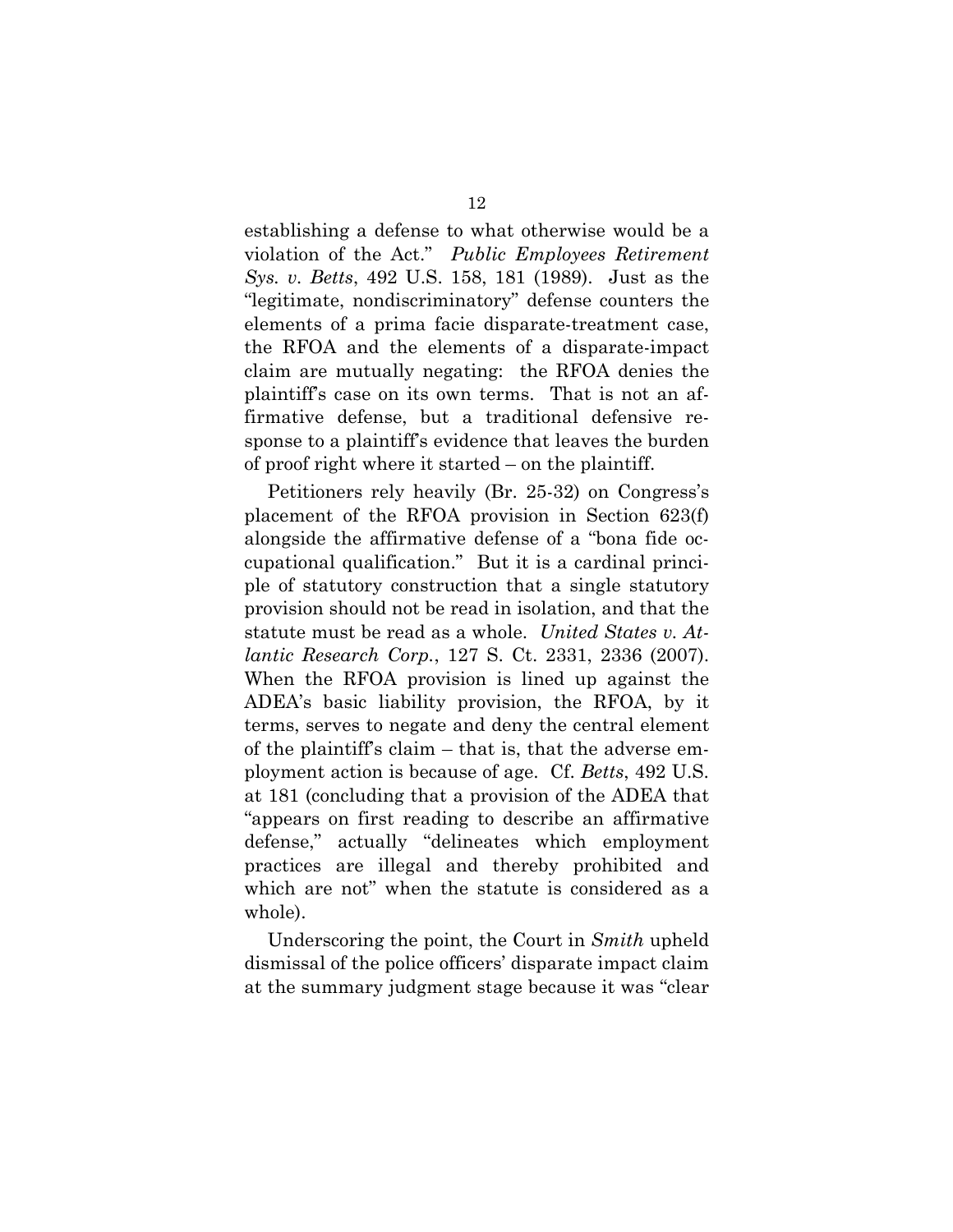from the record that the City's plan was based on reasonable factors other than age." 544 U.S. at 241. That clarity meant not that the City had incontrovertibly established an affirmative defense, but that the plaintiffs had "not set forth a valid disparateimpact claim." *Id*. at 232.6

# **3.** *Wards Cove* **And** *Smith* **Confirm That The Burden Of Proof Remains With The Plaintiff**

In *Wards Cove*, *supra*, this Court identified the key elements of a Title VII disparate impact case, and explained how the burdens of persuasion and production would be allocated. The Court first held that, to establish a prima facie case of discrimination on disparate impact grounds, a plaintiff must both demonstrate the existence of a "significant[]" statistical disparity and "isolat[e] and identify[] the specific employment practices that are allegedly responsible for any observed statistical disparities." *Wards Cove*, 490 U.S. at 656. Once that prima facie case is established, the burden shifts to the employer to produce evidence that the challenged employment practice has a business justification and, more particularly, that the practice "serves, in a significant way, the le-

<sup>6</sup> Contrary to petitioners' argument (Br. 25), the Equal Pay Act, 20 U.S.C. 206(d)(1), is of little relevance because, as *Smith* explains, there is no disparate impact liability under that statute. See *Smith*, 544 U.S. at 239 n.11. Beyond that, the plaintiff's prima facie case in an Equal Pay Act case requires far more exacting proof of discriminatory treatment than the statistical correlation with age at issue here, and thus raises a far more substantial basis for inferring discrimination on the basis of sex and shifting the burden of proof to the defendant. See generally *County of Washington v. Gunther*, 452 U.S. 161 (1981).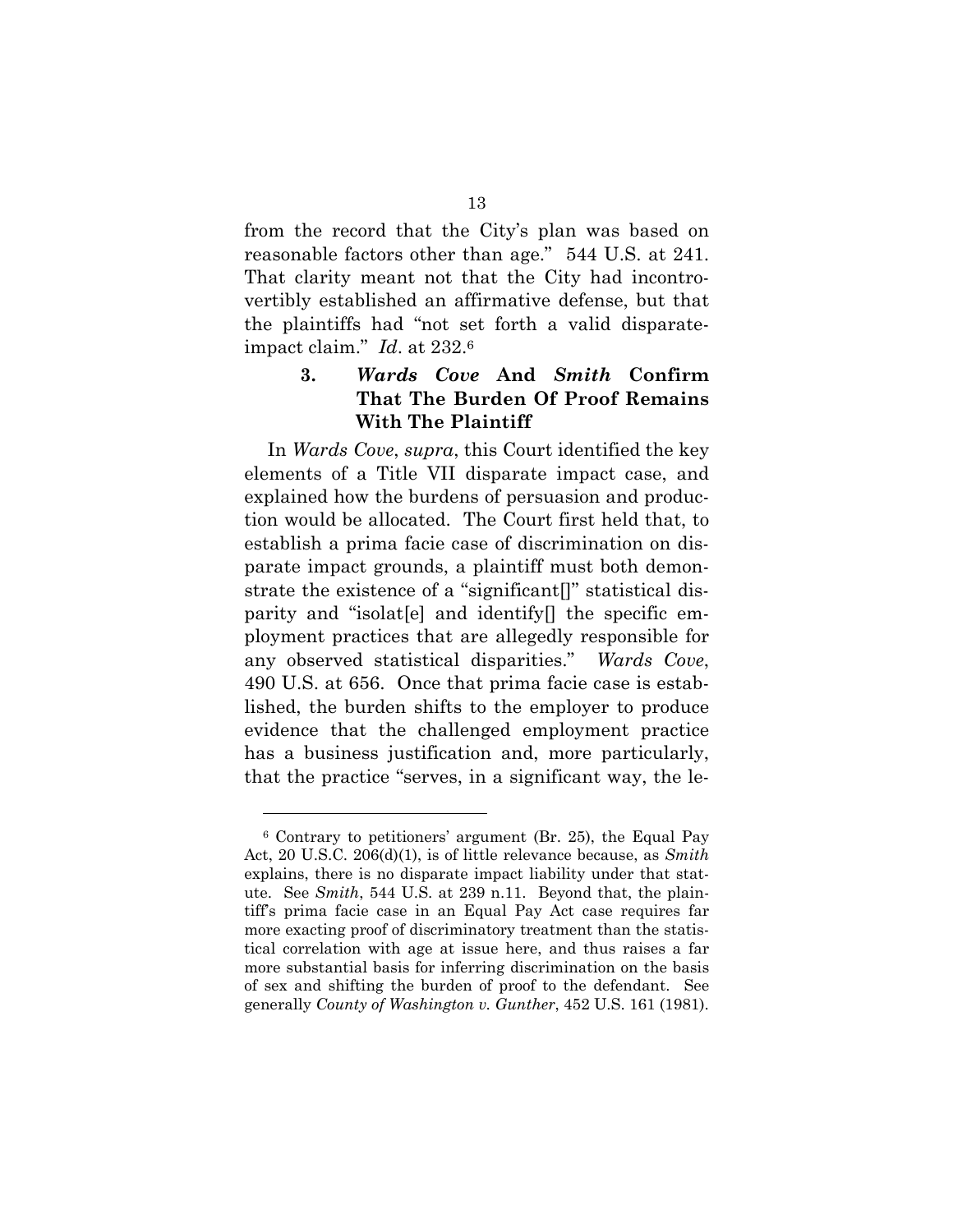gitimate employment goals of the employer." *Id.* at 659. While the employer has the burden of production for business justification, "[t]he burden of persuasion \* \* \* remains with the disparate-impact plaintiff." *Ibid*. The plaintiff's demonstration of a prima facie case of disparate impact does not relieve the plaintiff of "[t]he ultimate burden of proving that discrimination against a protected group has been caused by a specific employment practice." *Ibid*. Keeping the burden of proof on the plaintiff, the Court explained, not only accords with "the usual method for allocating persuasion and production burdens in the federal courts," but also "conforms" disparate impact cases "to the rule in disparate-treatment cases that the plaintiff bears the burden of disproving an employer's assertion that the adverse employment action or practice was based solely on a legitimate neutral consideration." *Id*. at 659-660.

While Congress subsequently amended Title VII to alter the *Wards Cove* method of proving disparate impact claims, Congress did not amend the ADEA "or speak to the subject of age discrimination." *Smith*, 544 U.S. at 240. Thus, *Wards Cove*'s "interpretation of Title VII's identical language remains applicable to the ADEA," *ibid*., and, under that paradigm, the burden of proving that the employer's practice resulted in discrimination because of age, rather than because of some non-protected status (such as seniority), "remains with the plaintiff *at all times*." *Wards Cove*, 490 U.S. at 659.

Accordingly, just as in *Wards Cove*, the plaintiff's job is not done in an ADEA case when it proves a prima facie case of statistical disparity and identifies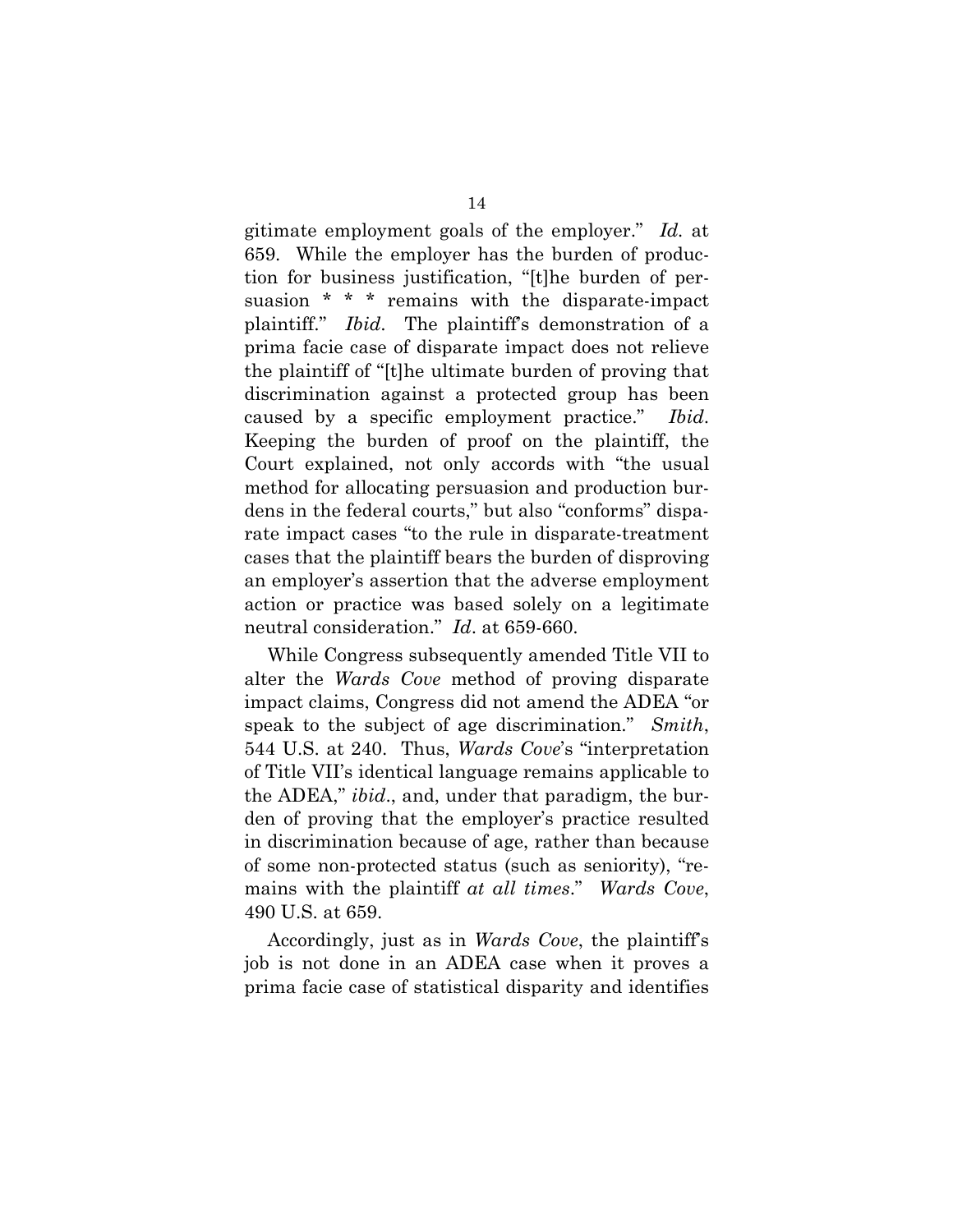the allegedly culpable employment practice. True, the statistical case shifts the burden to the employer to identify a "reasonable factor other than age" that caused the disparity – RFOA being the ADEA's lessexacting version of the business justification requirement at issue in *Wards Cove*. But the burden of persuasion and of ultimately proving that there was discrimination on the basis of age, rather than on a non-age ground, remains "*at all times*" with the plaintiff. *Wards Cove*, 490 U.S. at 659.

Petitioners argue (Br. 49) that the *Wards Cove* model is not applicable because the RFOA does not exist under Title VII, and thus the language of the two statutes is not "identical," *Smith*, 544 U.S. at 240. That is true, but of no help to petitioners for three reasons. First, the language that is most relevant and controlling for burden-of-proof purposes is the language creating the disparate-impact cause of action, which the ADEA adopted "*in haec verba*" from Title VII, *Trans World Airlines, Inc. v. Thurston*, 469 U.S. 111, 121 (1985), including the identical requirement under each statute that the plaintiff prove that discrimination occurred "because of" a protected status (such as race, sex, or age). See 42 U.S.C. 2000e-2(a); 29 U.S.C. 623(a)(2). The RFOA, just like the business justification rule under Title VII (prior to the 1991 amendment), is a form of evidence that negates the inference arising from the prima facie disparate-impact case that the adverse employment action was "because of" a protected status. Both are thus responses to  $-$  denials of  $-$  the plaintiff's proof, which, in the absence of congressional direction to the contrary, leave the burden of discounting the defense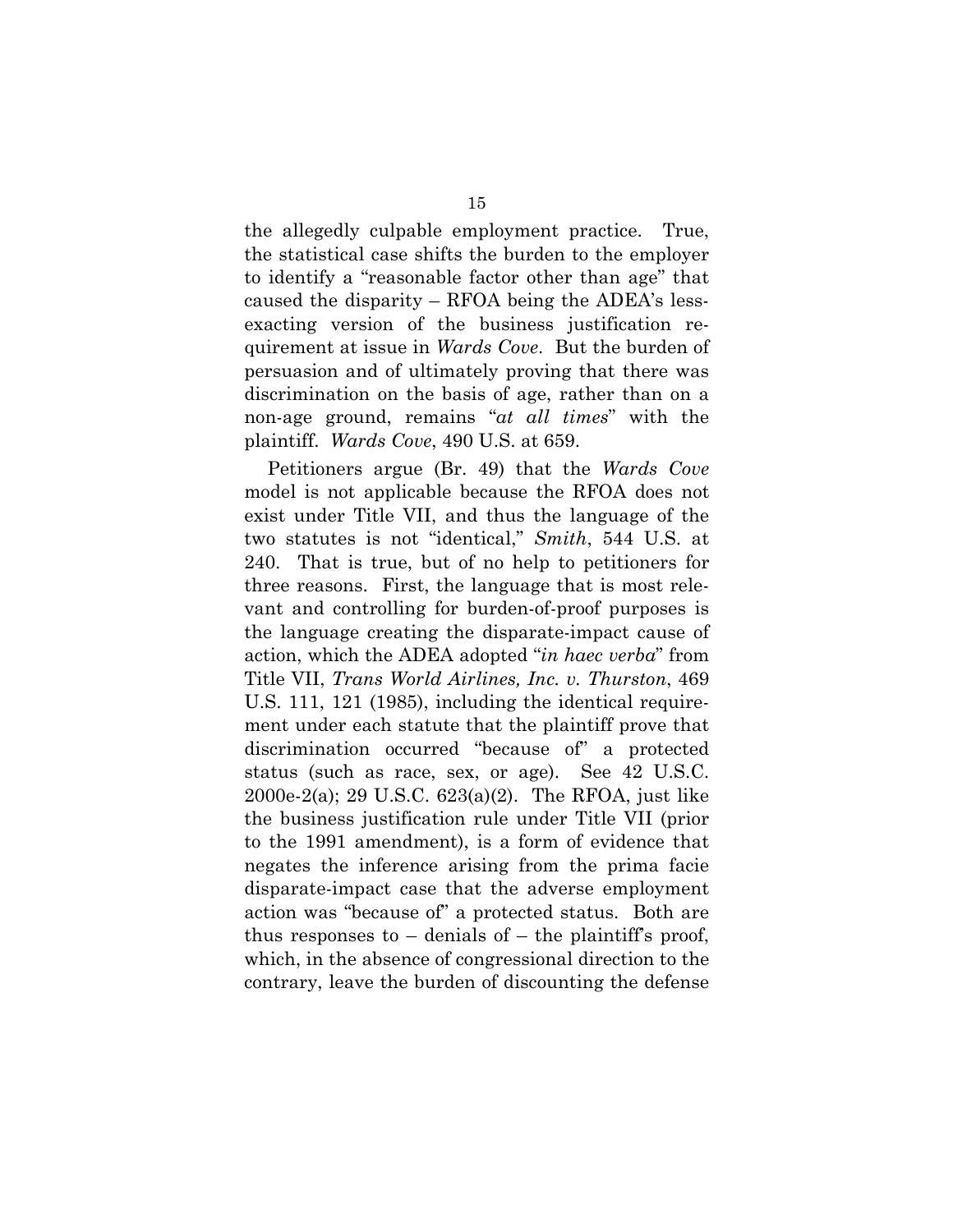evidence and proving the requisite causation squarely on the plaintiff's shoulders.

Second, the RFOA is virtually identical in both terms and function to the rule under the ADEA (as well as Title VII) that a "legitimate, nondiscriminatory" reason for employment action, once articulated by the employer in a disparate treatment case, must be disproven by the plaintiff. See *Reeves*, 530 U.S. at 142; *Burdine*, 450 U.S. at 254-255. The Court in *Wards Cove* specifically determined that the burden of proof in disparate impact cases should "conform[] to the rule in disparate-treatment cases" where "the plaintiff bears the burden of disproving an employer's assertion that the adverse employment action or practice was based solely on a legitimate neutral consideration." 490 U.S. at 660. In the ADEA, the RFOA does exactly that, and statutorily closes the gap between proof of disparate-treatment and proof of disparate-impact cases. Just as an employer's legitimate non-age-based reason is a defense to disparate-treatment claims, so also is a reasonable non-age-based reason a defense to disparate impact claims. And, as *Wards Cove* indicated, *ibid*., the burden of proving each of those defenses should be the same. Cf. *Fort Worth*, 487 U.S. at 987 (plurality opinion of O'Connor, J.) ("Nor do we think it is appropriate to hold a defendant liable for unintentional discrimination on the basis of less evidence than is required to prove intentional discrimination.").

Third, the Court in *Smith* itself did not hesitate to apply the *Wards Cove* model to the RFOA provision, notwithstanding the textual difference between Title VII and the ADEA. See 544 U.S. at 241; see also *id*.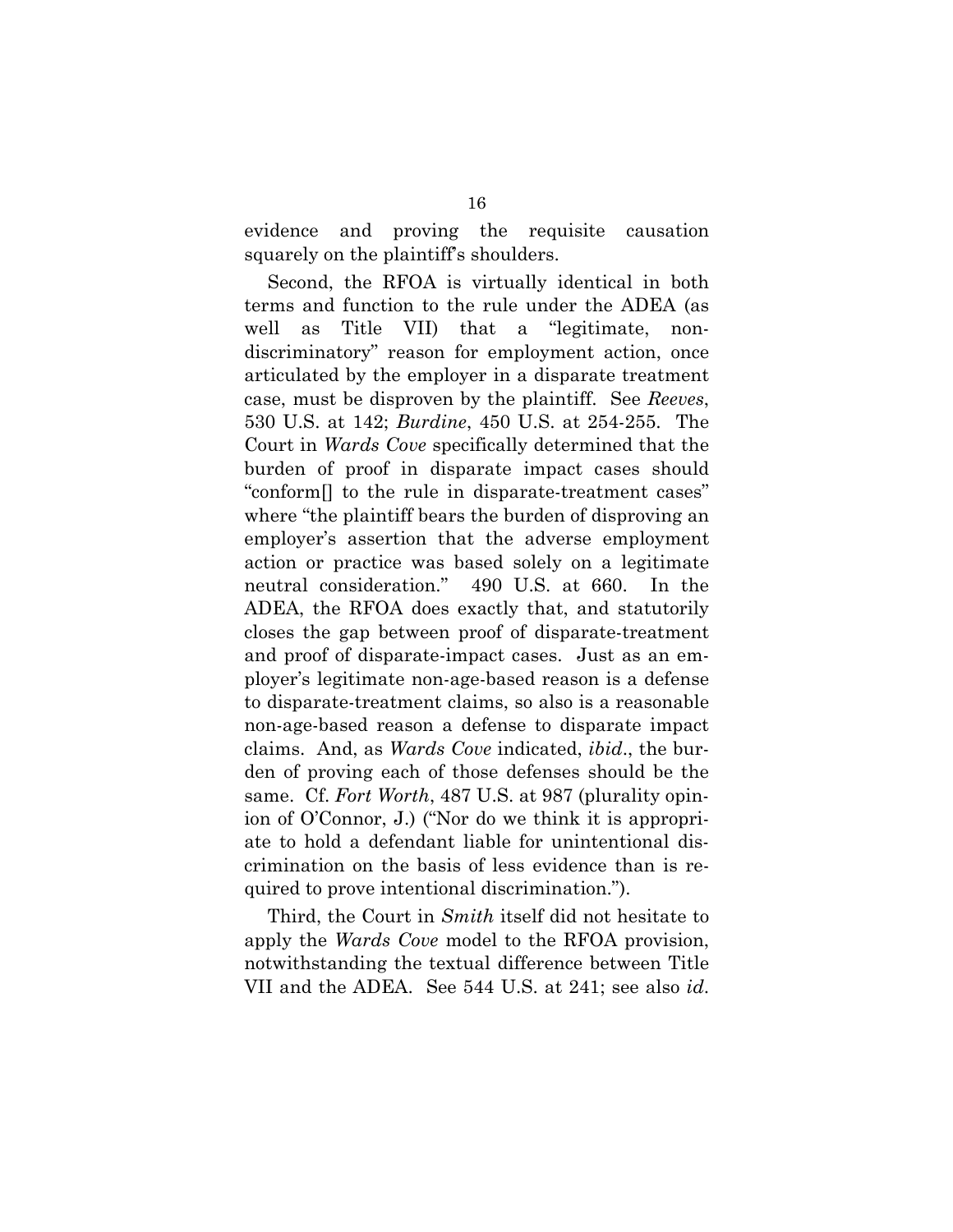at 267 (O'Connor, J., concurring) ("agree[ing] with the Court" that, if permitted, ADEA disparate impact claims "are governed by the standards set forth in our decision in *Wards Cove* \* \*\* [which] means that once the employer has produced evidence that its action was based on a reasonable nonage factor, the plaintiff bears the burden of disproving this assertion"). That makes sense because, as *Smith* explains, the whole point of the RFOA is to *reduce* the burdens employers face in justifying their practices and to narrow the scope of disparate-impact claims. *Ibid*. It thus would be illogical for the ADEA's statutory adoption of the more *employer-protective* RFOA provision, rather than the Title VII business justification rule, to result in the imposition of a *greater burden of proof* on employers in ADEA cases than employers faced in Title VII cases under *Wards Cove*.

- *B. Keeping The Burden Of Proof On The Plaintiff Comports With The ADEA's More Modest Limitations On Employment Decisionmaking And Has Proven To Be Workable* 
	- **1. The RFOA Provision Reflects That Many Employment Practices Having A Disparate Impact Are Reasonable**

Where the burden of proof for the RFOA provision is placed must comport with the careful balance Congress struck in the ADEA between combating irrational age barriers and stereotypes and preserving the flexibility and discretion that employers need to ensure their workforce can compete in the modern economy. See S. Rep. No. 107-158, ch. 4(A)(3)(a)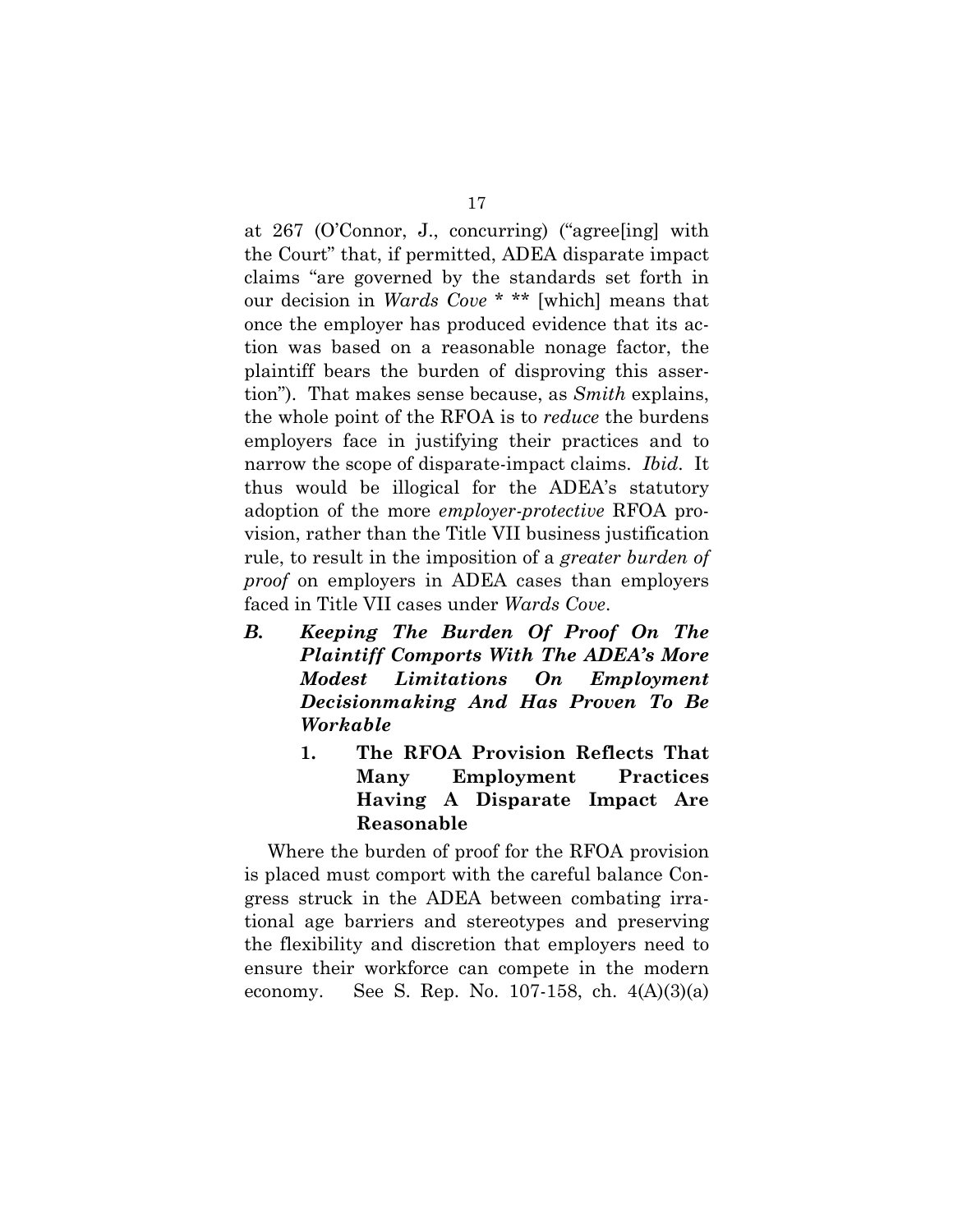(2002) (Act seeks "to balance the right of older workers to be free from age discrimination in employment with the employer's prerogative to control managerial decisions"). In enacting the ADEA, Congress recognized that older workers, "unlike those who suffer discrimination on the basis of race or gender, have not been subjected to a 'history of purposeful unequal treatment,'" *Kimel v. Florida Bd. of Regents*, 528 U.S. 62, 83 (2000), and they face "little discrimination arising from dislike or intolerance of older people," *Smith*, 544 U.S. at 232. Quite the opposite, aging is a natural human condition, and Congress knew that "all persons," including the managers adopting employment criteria and making employment decisions, "if they live out their normal life spans, will experience it." *Kimel*, 528 U.S. at 83. Moreover, unlike the protected groups in Title VII, Congress was not confronting in the ADEA an established pattern of facially neutral tests or standards being used either to perpetuate the effects of past discrimination or to circumvent prohibitions on disparate treatment. See *Smith*, 544 U.S. at 240-241; *id*. at 258-259 (O'Connor, J., concurring).

The problem of age discrimination thus is "different in kind from discrimination on account of race" or gender. *General Dynamics Land Sys., Inc. v. Cline*, 540 U.S. 581, 587 (2004). Congress's central concern was with preventing "arbitrary" discrimination arising from unwarranted age limits or stereotypical assumptions about the abilities of older workers. See *Smith*, 544 U.S. at 232. At the same time, Congress was aware that age, while sometimes employed in an arbitrary manner, "not uncommonly has relevance to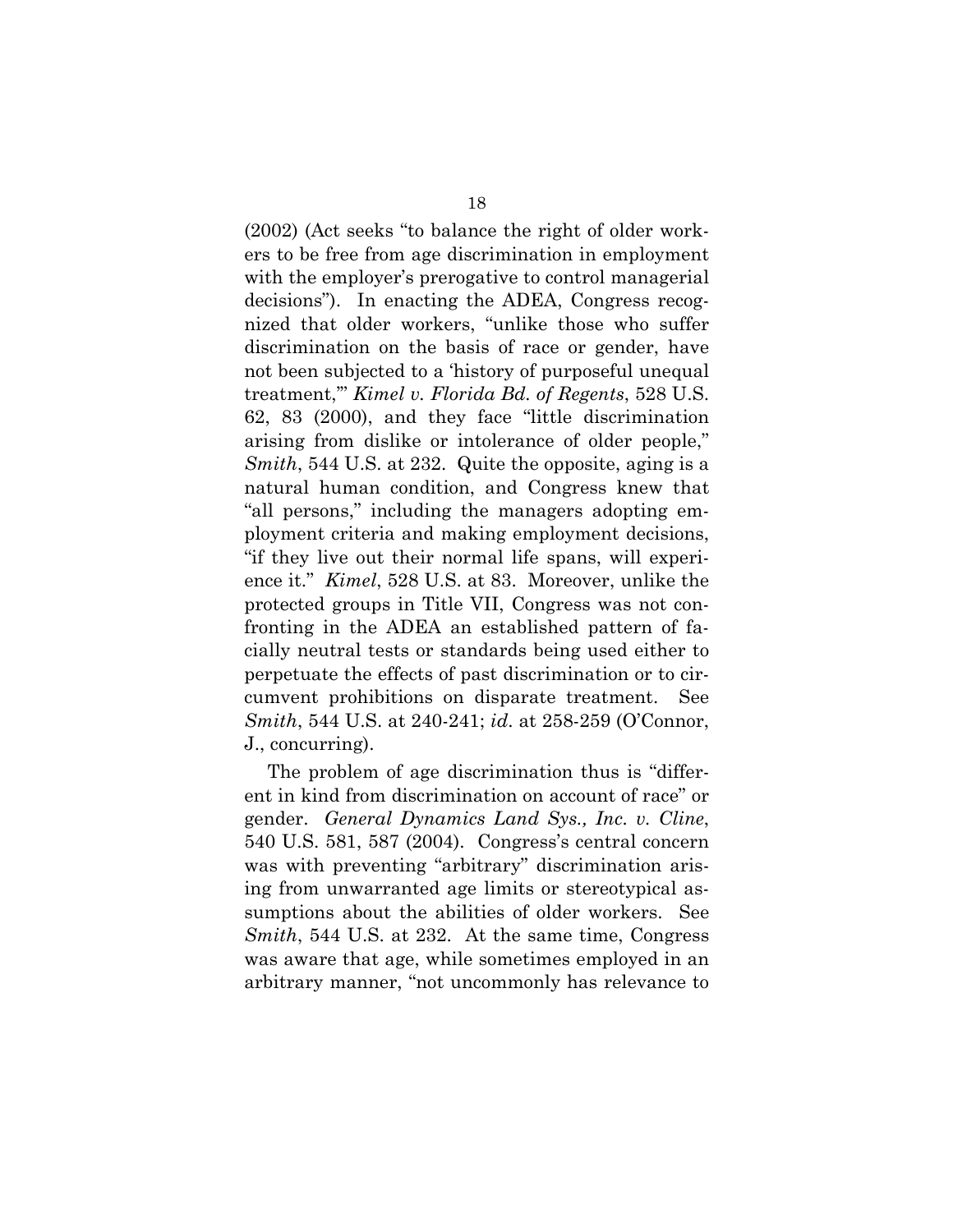an individual's capacity to engage in certain types of employment." *Id.* at 240. In addition, Congress knew that a variety of criteria that are "routinely used" by employers "may be reasonable despite their adverse impact on older workers as a group." *Id*. at 241. For those reasons, in enacting the ADEA, Congress expressly tempered the statute's reach by providing that any employer action that is based not on age, but on reasonable factors other than age, remains permissible. 29 U.S.C. 623(f)(1). The RFOA provision thus "reflects th[e] historical difference," *Smith*, 544 U.S. at 241, between age and other protected statuses and, to that end, "significantly narrow[s]" the ADEA's coverage in general, *id*. at 233, and the scope of disparate impact claims in particular, *id*. at 240.

The ADEA's acceptance of all employment practices based on reasonable non-age factors, regardless of how significantly a practice burdens older workers, demonstrates that even substantial statistical disparities in an employment practice's effect do not inspire the same suspicion or automatic need for justification that they do when race or gender is at issue. Because the probative force of statistics alone is of such limited evidentiary value in the age context, relieving the plaintiff at this early juncture of its burden to prove that the alleged discrimination was because of age could "result in employers being potentially liable for the myriad of innocent causes that may lead to statistical imbalances." *Smith*, 544 U.S. at 241 (quoting *Wards Cove*, 490 U.S. at 657). Tellingly, in the absence of express congressional direction, such a statistical prima facie case was insuffi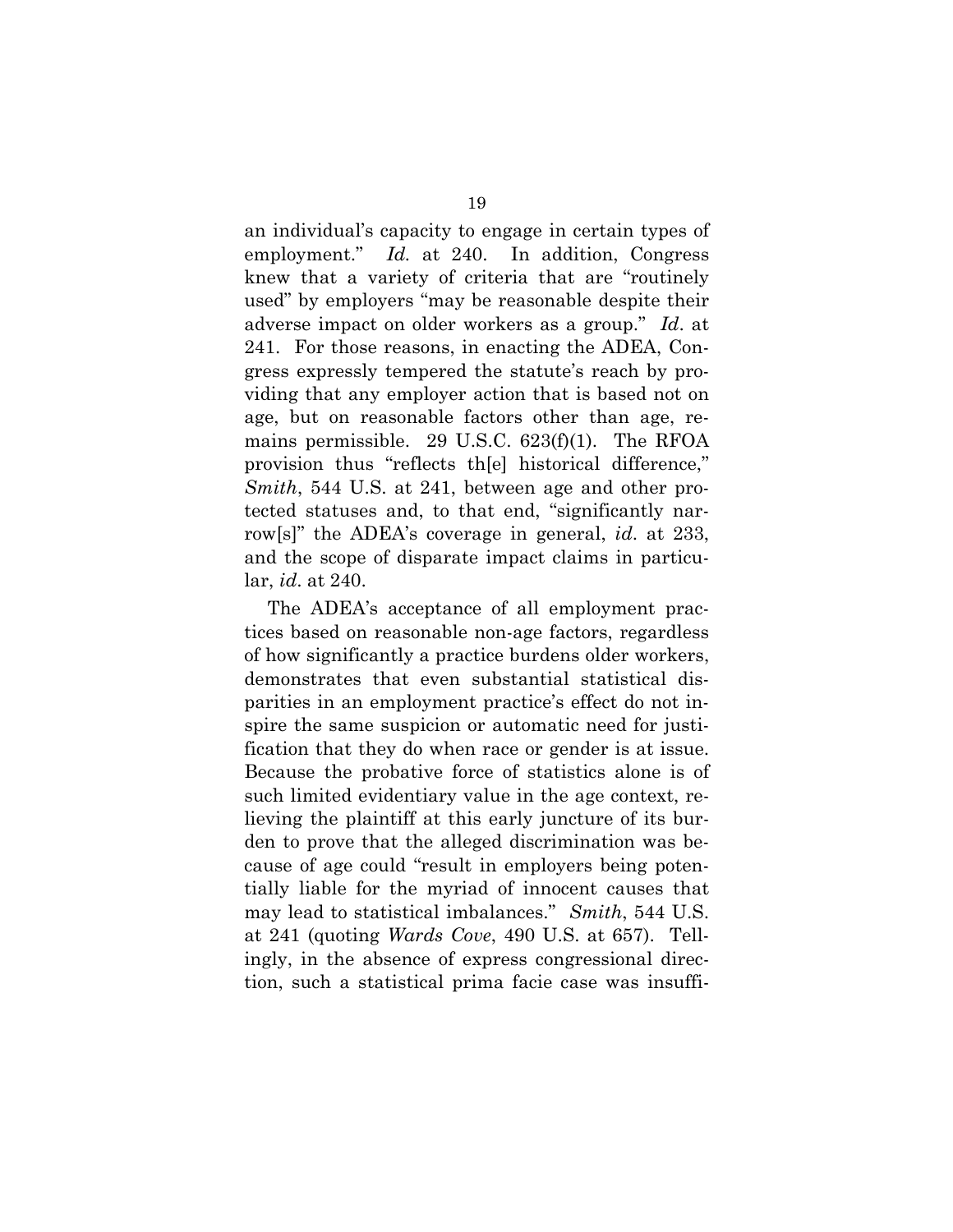cient to shift the burden of proof of race discrimination to the employer in *Wards Cove*, even though history and experience cast a much more skeptical eye on such disparities. There is no sound basis for a different rule under the ADEA, where any disparate impact on older workers is far less suspect, and where Congress has dictated, through the RFOA, broader latitude for employers' decisionmaking. In short, the statutory scheme that Congress carefully designed in the ADEA would make little sense if employers bore the burden of proving that decisions that Congress recognized will generally be run-of-the-mill and non-discriminatory are, indeed, run-of-the-mill and non-discriminatory. See Pet. App. 13a ("It would seem redundant to place on an employer the burden of demonstrating that routine and otherwise unexceptionable employment criteria are reasonable.").

### **2. Petitioners' Burden-Of-Proof Scheme Would Be Unworkable**

Perhaps recognizing that a statistically disparate impact on workers over 40 alone casts little doubt on the legitimacy of the employer's practice – and thus would not, on its own, warrant imposing the burden of proving non-liability on the employer – petitioners argue (Br. 47-48) that the burden would not shift until after a lack of business justification had been established under the *Wards Cove* framework. Thus, in petitioners' view, after the plaintiff proves a significant statistical disparity, the burden would shift to the defendant to articulate a business justification for the challenged employment practice, and then the burden would shift back to the plaintiff to prove the absence of such justification or pretext, and then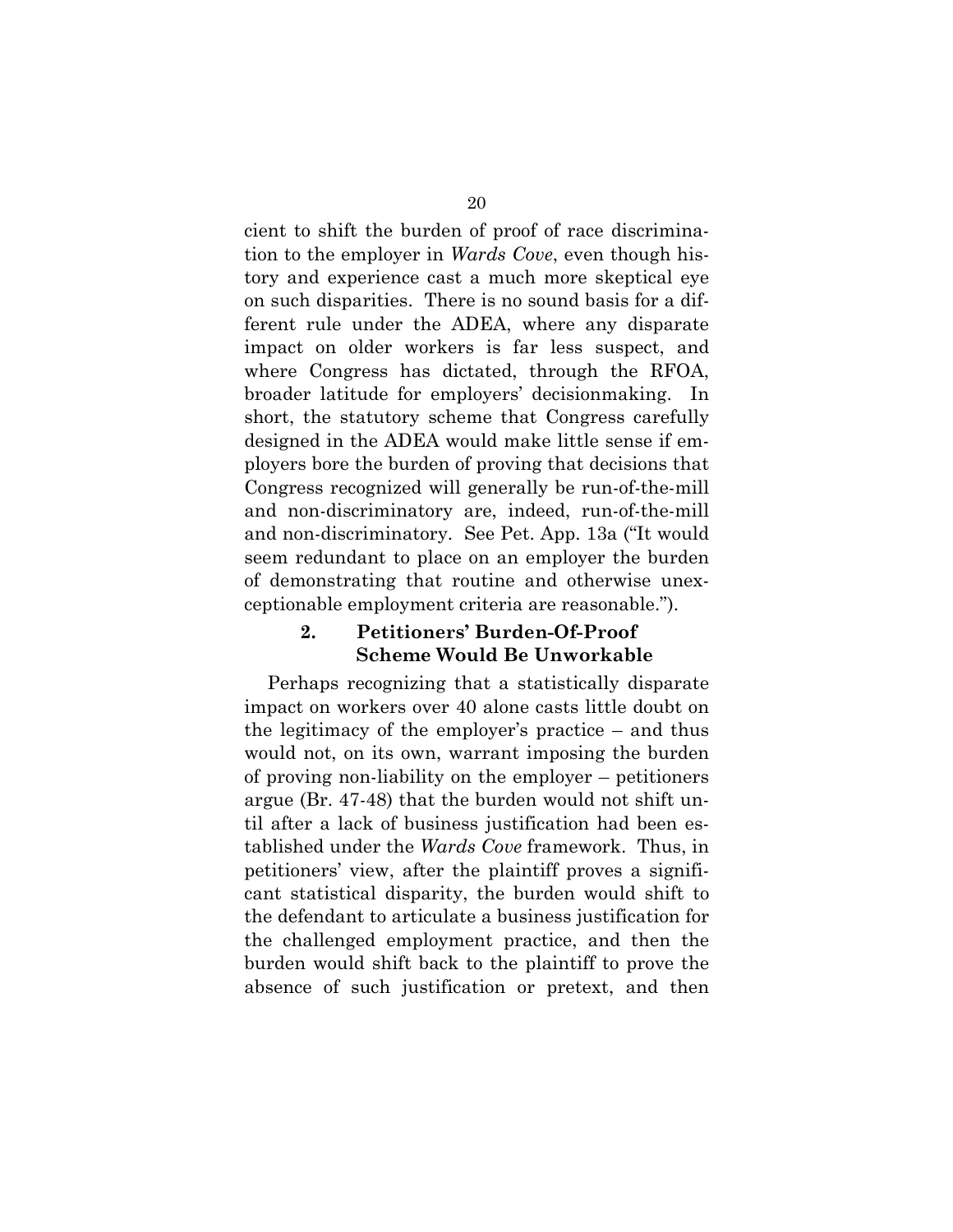back to the defendant to prove reliance on a reasonable non-age factor. But that multi-pronged proof scheme would be unwieldy to apply, lacks any basis in the ADEA, and makes little sense in practice.

First, *Smith* held that, under the ADEA, the RFOA provision displaces the business justification test with a less-exacting and more employerprotective reasonableness inquiry. 544 U.S. at 241- 243. The RFOA thus does not, as petitioners posit, tag along as a fall back to be invoked only if business justification is disproven. Instead, by enacting the RFOA, Congress eliminated altogether in the ADEA any inquiry into either the actual necessity of the business practice or the availability of alternative means for the employer to achieve its goals. *Id*. at 243; see U.S. Br. 26 ("The ADEA provides no textual basis for asking *both* whether a challenged employment practice is supported by business justification *and* whether it is based on reasonable factors other than age.").

Second, petitioners' multi-layered approach makes little sense. Every non-age based business justification identified by an employer for an employment practice would necessarily subsume a reasonable non-age factor for the decision. The employer's articulation of the one would necessarily include the other. There would be no point to dragging employers through months or, as in this case, years of resource-consuming discovery and litigation over the harder question of whether the factor rose to the level of business necessity and what alternatives were available (if any), when the ADEA requires only that the non-age factor be reasonable. The RFOA is de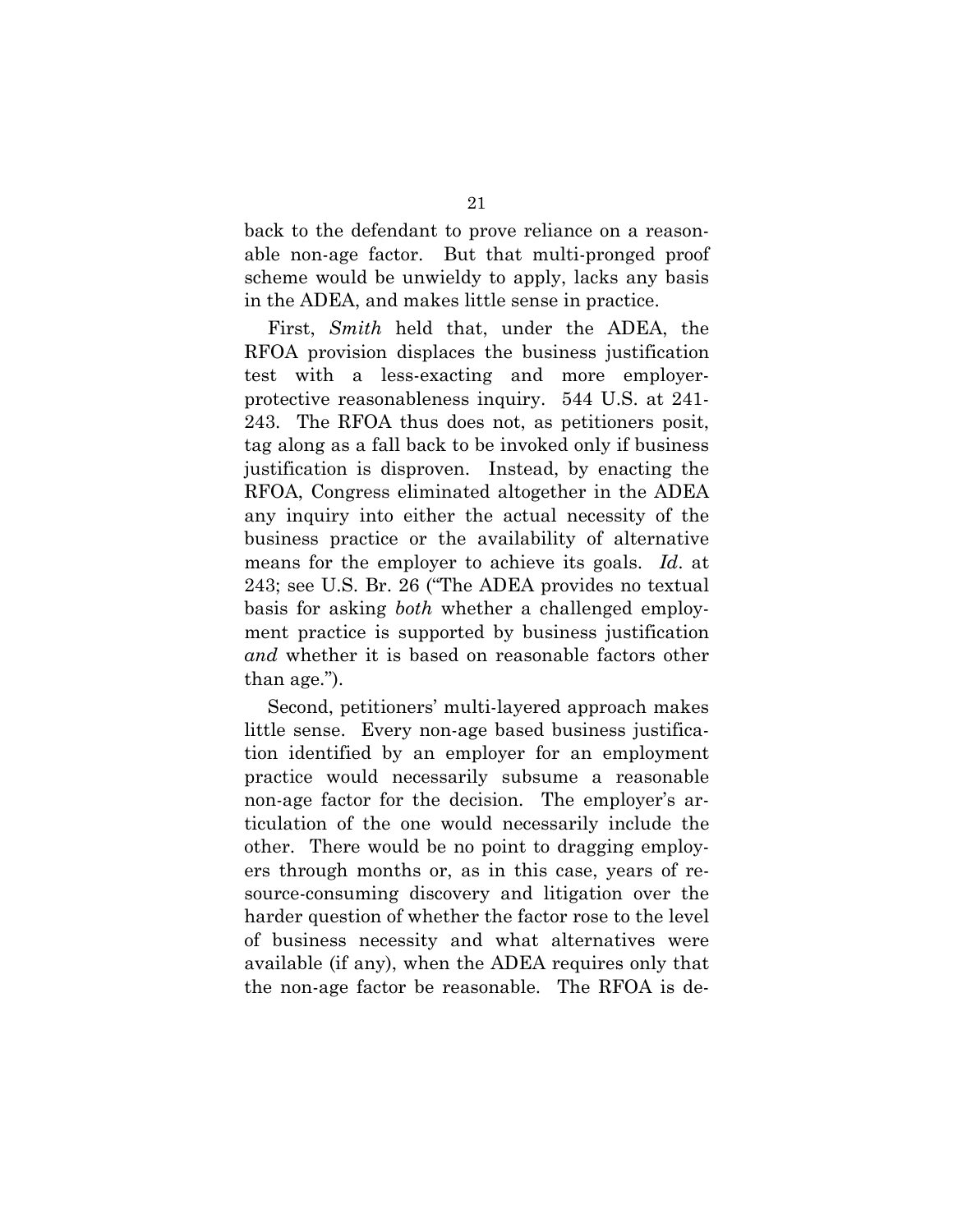signed to curtail disparate impact liability and to protect the reasonable business judgments of employers, not to force employers and courts to spend scarce resources running around Robin Hood's barn.

By contrast, leaving the burden of proving that the disparate impact is because of age, and not some reasonable non-age factor, on the plaintiff would be simpler and readily workable. Petitioners, in fact, admit their ability to bear the burden of proof on business justification. If plaintiffs can bear the burden of persuasion on the necessity of employment criteria to the business and the existence of alternative measures that have a less differential impact, then they surely can bear the more straightforward burden of contesting reasonableness. Indeed, across the law in a wide variety of areas, plaintiffs are routinely called upon to contest the reasonableness of a defendant's actions. More to the point, plaintiffs already bear the burden of proving in ADEA disparate treatment cases that the defendant's actions were not attributable to a legitimate, nondiscriminatory reason. There is no reason they cannot do what is functionally the same thing in disparate impact cases.

> **3. Shifting The Burden Of Proof Would Substantially Erode The Discretion The ADEA Left To Employers**

As both *Wards Cove* and Congress's reaction to that decision underscore, where the burden of proof is placed in employment discrimination cases has important implications for employer flexibility and business decisionmaking. Given the long history of invidious discrimination in employment on the basis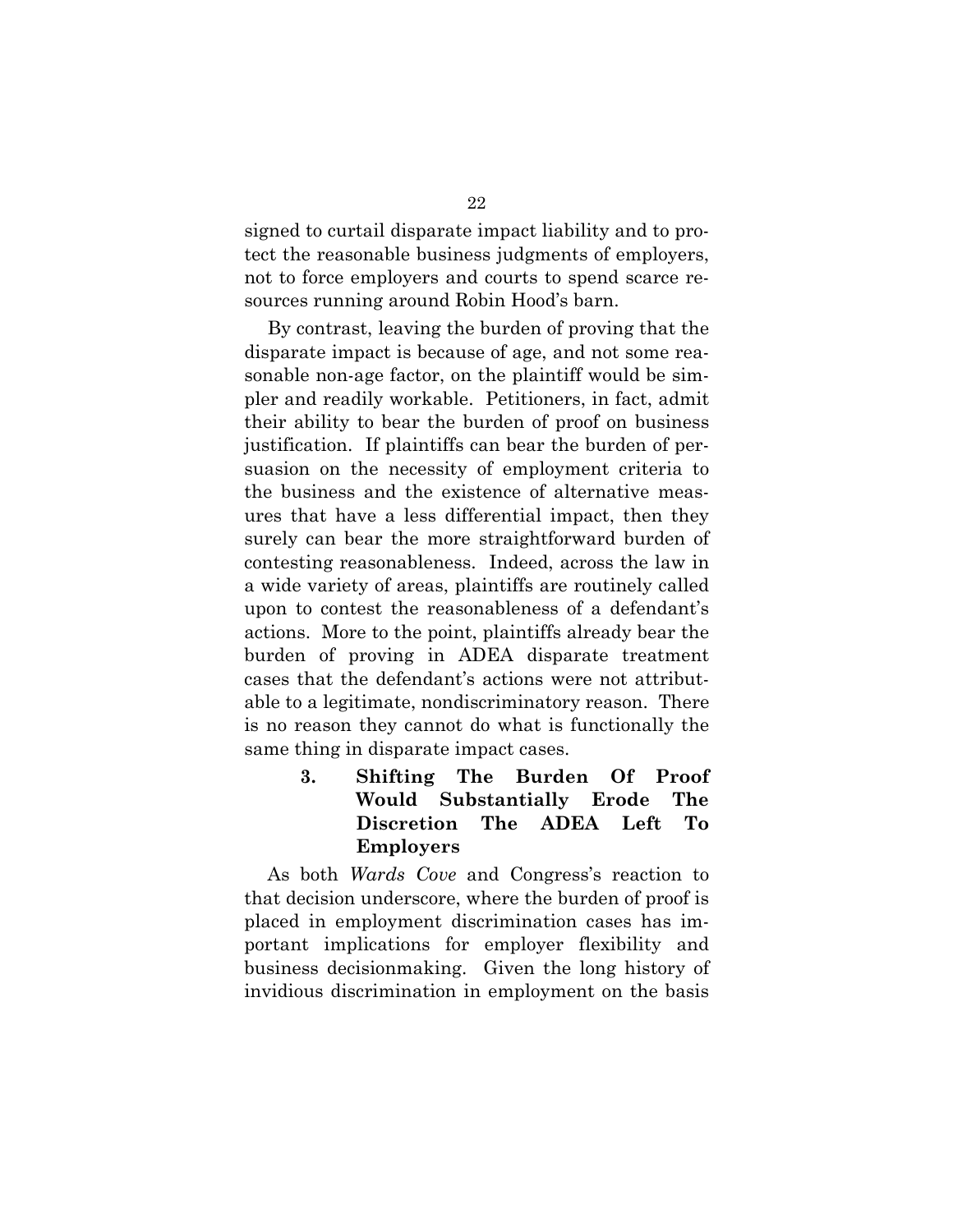of race, ethnicity, gender, and religion, see, *e.g.*, *Nevada Dep't of Human Res. v. Hibbs*, 538 U.S. 721 (2003); *Local 28 of Sheet Metal Workers' Int'l Ass'n v. EEOC*, 478 U.S. 421, 465 (1986), and the fact that reasonable business judgments do *not* naturally or commonly correlate with significant differentiation along racial or gender lines, Congress understandably casts a more skeptical eye on employment practices that result in or perpetuate race and gender disparity in the workplace. The ADEA, by contrast, operates against a very different backdrop, in which Congress recognized that employment decisions based on age themselves are "not uncommonly" relevant, and that many other reasonable and sensible employment criteria correlate significantly with age. See *Smith*, 544 U.S. at 240-241. What is more, the majority of employees are over the age of 40, http://www.bls.gov/web/cps/cpsaat3.pdf, which means that, as a matter of ordinary statistics, most employer practices will affect more workers over 40 than under 40. Congress thus enacted the RFOA provision to ensure a wide berth for reasoned and reasonable employer judgments.

Preserving such employer flexibility and discretion is vital in the modern economy. The rapid advancement of technology and globalization of the economy have forced businesses to restructure, reorganize, and reduce their workforces to compete and to survive economically. One unfortunate aspect of that process has been the widespread need for reductions in force. "As global competition increases and improvements in technology accelerate, U.S. corporations must respond in order to maintain \* \* \* their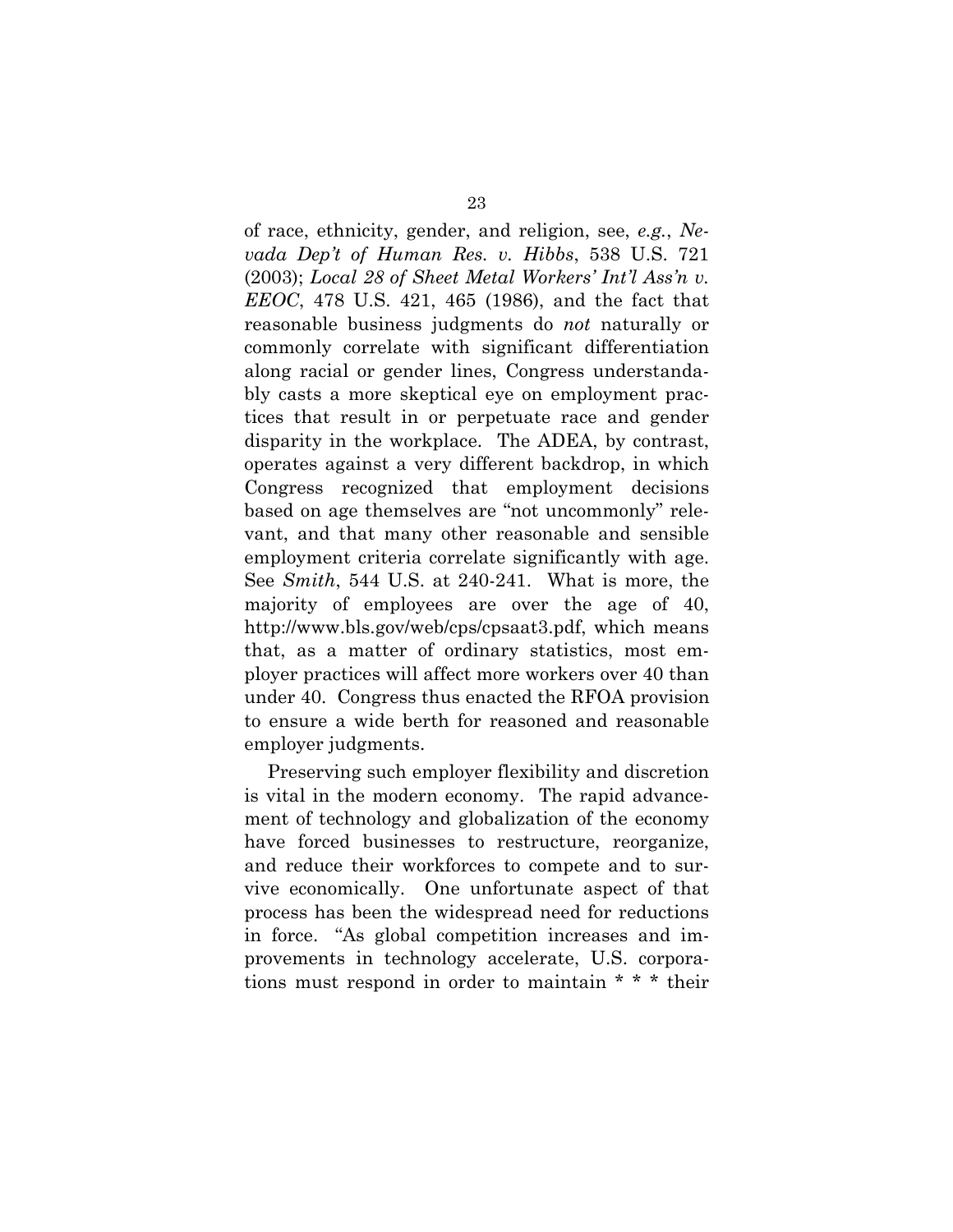position in the international marketplace. As human capital becomes superseded by technological efficiencies, the result of downsizing is inevitable." Ira M. Millstein, *The Responsible Board*, 52 BUS. LAW. 407 (1997).7 According to the Department of Labor, in 2007 alone, businesses engaged in 15,493 "mass layoff events," defined as layoffs of 50 or more employees, resulting in the separation of over 1.5 million employees.8 In the first two months of 2008, employers engaged in 3,110 mass layoff actions, affecting 321,485 employees.9

<sup>7</sup> See also Theodore Hershberg, *Defining the Challenge: Human Capital Development – America's Greatest Challenge*, 544 ANNALS AM. ACAD. POL. & SOC. SCI. 43, 46 (1996) ("To stay competitive in the global economy, corporate America has been engaged in a dramatic downsizing process."); Robert Goldscheider, *Entrepreneurialism: The Engine that has Helped the United States Regain World Leadership – An Example for Japanese Industry*, 39 IDEA 507, 519 (1999) ("Corporate downsizing \* \* \* has helped make American companies more efficient and competitive."); Carol B. Swanson, *Antitrust Excitement in the New Millenium: Microsoft, Mergers, and More*, 54 OKLA. L. REV. 285, 300 & n.110 (2001) ("Market globalization also imposes competitive pressures on domestic businesses to become bigger, better, and more efficient \* \* \*. Because of these competitive pressures, companies engage in downsizing and consolidation to become more efficient."); Thomas H. Vickers, *Advising Financially Troubled Entities*, 5 S. CAL. INTERDISC. L.J. 469, 477 (1997) ("Plant closings, mass layoffs, and reductions in force \* \* \* have become commonplace in the more competitive economic world confronted by employers.").

<sup>8</sup> See http://www.bls.gov/news.release/archives/ mmls\_01242008.pdf.

<sup>9</sup> See http://www.bls.gov/news.release/archives/ mmls\_02272008.pdf; http://www.bls.gov/news.release/archives/ mmls\_03212008.pdf.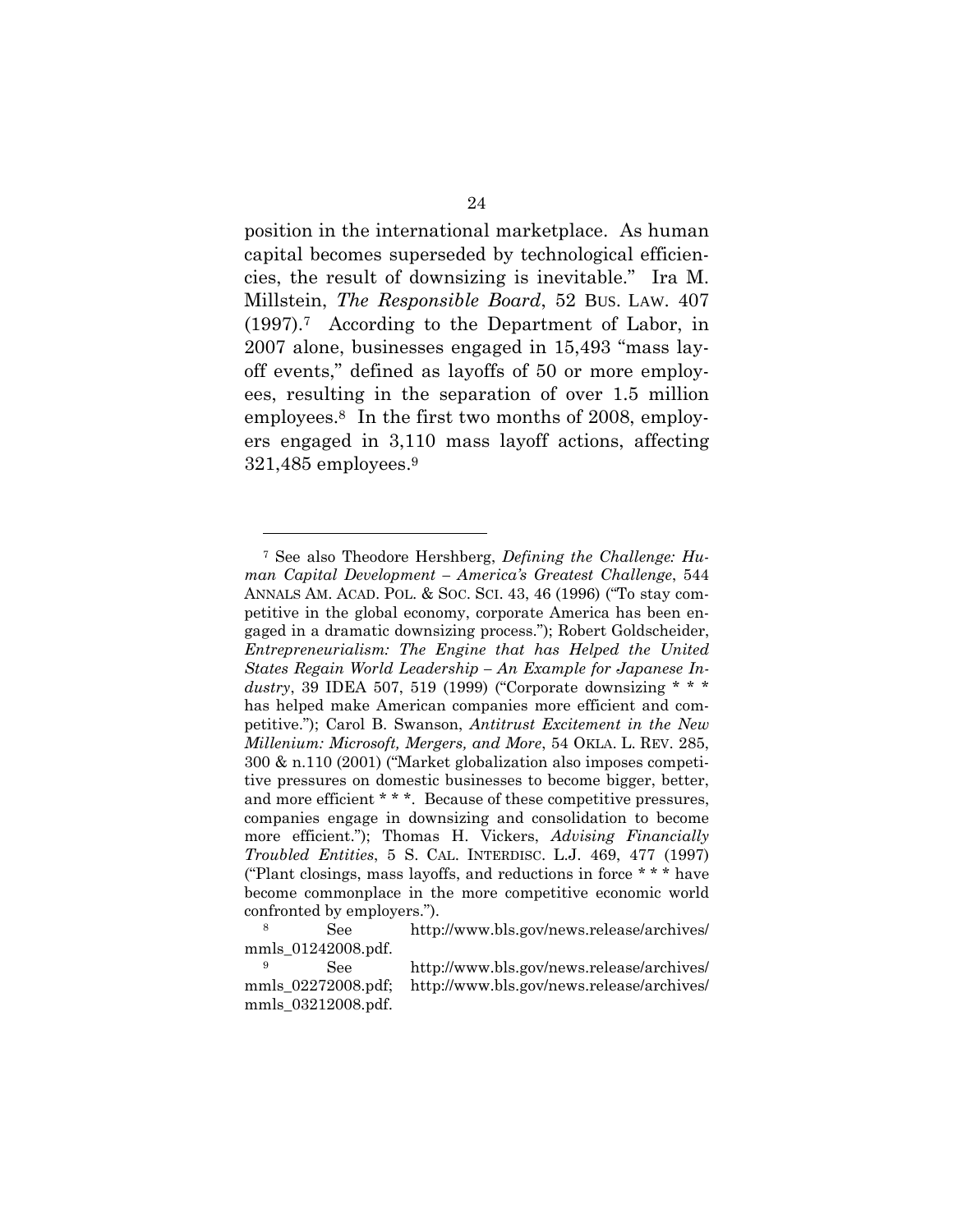Faced with such economic pressures, now more than ever, employers need the substantial flexibility and discretion in streamlining the workplace that the RFOA provision seeks to preserve.10 But, as this Court has recognized, many such reductions and layoffs are likely to have a disproportionate effect on older workers because "age, unlike race or other classifications protected by Title VII, not uncommonly has relevance to an individual's capacity to engage in certain types of employment." *Smith*, 544 U.S. at 240. In addition, numerous factors of importance to employers in the modern economy correlate with age, including technology-based skills, education levels, physical ability, and entitlement to benefits, such as salary, vacation time, pension status, retirement eligibility, and seniority.11 Indeed, because "[v]irtually all elements of a standard compensation package are positively correlated with age," "many employer decisions that are intended to cut costs or respond to

<sup>10</sup> See, *e.g.*, Guillermo Rotman, *Shared Office Providers Deliver Cost Savings and Flexibility*, 39 AREA DEVELOPMENT SITE AND FACILITY PLANNING 30 (Apr. 2004) ("Organizations . . . need the flexibility to locate, relocate, upsize, or downsize in order to meet market conditions."); Roger L. Schantz, *Current Issues in Insurance Law, Comment, Lapeer Foundry: The NLRB Closes the Door on Unilateral Economic Layoffs*, 51 OHIO ST. L.J. 1049, 1062 (1990) ("Speed and flexibility are extremely important in the decision to implement economic layoffs."). 11 See *Smith*, 544 U.S. at 259 (O'Connor, J., concurring)

<sup>(&</sup>quot;[A]dvances in technology and increasing access to formal education often leave older workers at a competitive disadvantage vis-à-vis younger workers."); *Massachusetts Bd. of Retirement v. Murgia*, 427 U.S. 307, 315 (1976) (per curiam); *EEOC v. McDonnell Douglas Corp.*, 191 F.3d 948, 951, 952 (8th Cir. 1999); *Allen v. Diebold, Inc.*, 33 F.3d 674, 676 (6th Cir. 1994); *Abbott v. Federal Forge, Inc.*, 912 F.2d 867, 876 (6th Cir. 1990).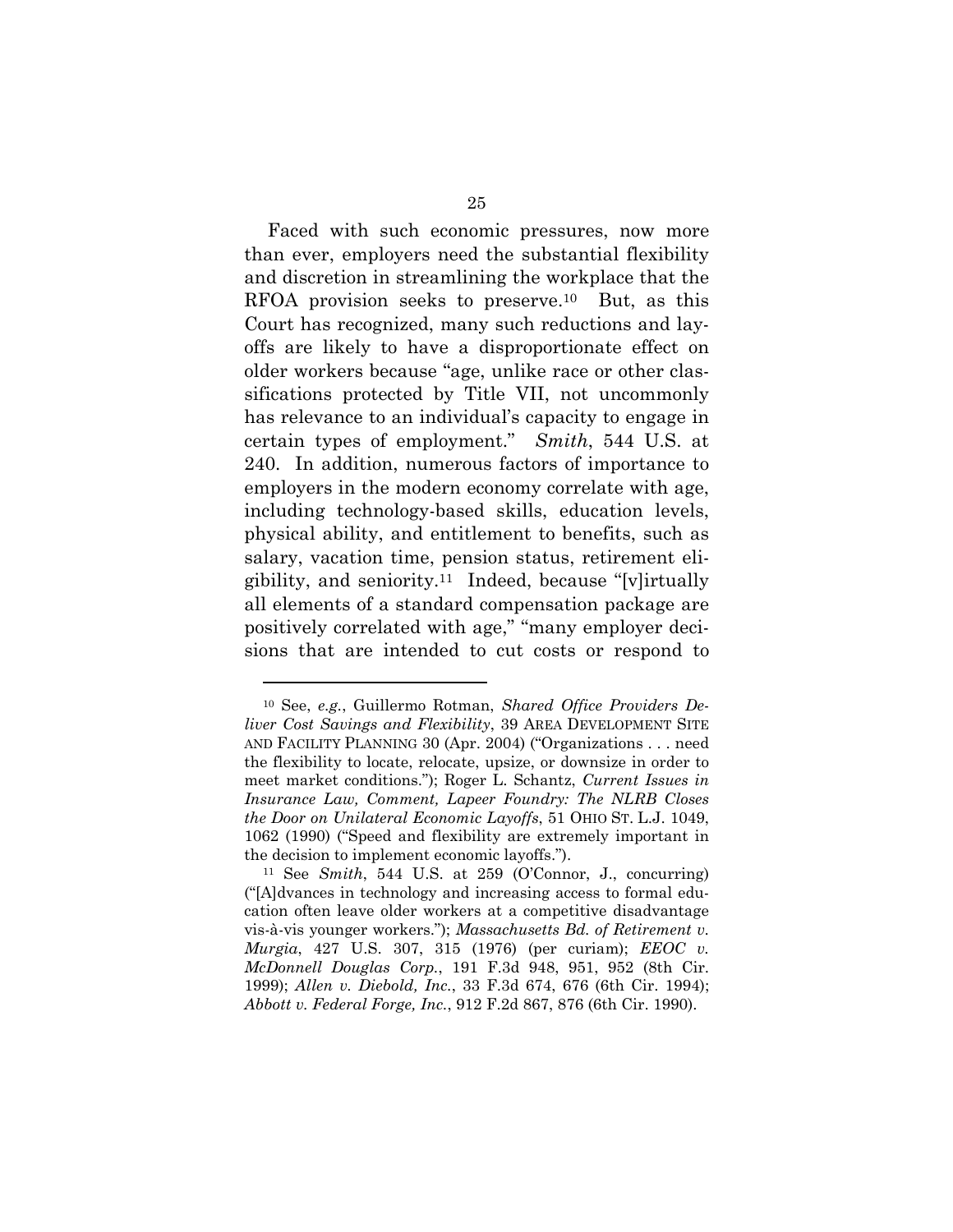market forces will likely have a disproportionate effect on older workers." *Id.* at 259 (O'Connor, J., concurring).

Employers, of course, cannot use age as a proxy for those considerations. The point of the ADEA was to make employers "focus on those factors directly," *Kimel*, 528 U.S. at 88, but not to preclude use of such factors altogether. See *EEOC v. Wyoming*, 460 U.S. 226, 232-233 (1983) ("[I]n order to insure that employers were permitted to use neutral criteria not directly dependant on age \* \* \* the Act provided that certain otherwise prohibited employment practices would not be unlawful \* \* \* 'where the differentiation is based on reasonable factors other than age.'"); *Allen*, 33 F.3d at 677 ("The ADEA was not intended to protect older workers from the often harsh economic realities of common business decisions and the hardships associated with corporate reorganizations, downsizing, plant closings and relocations.").

Adopting a litigation model and proof scheme under the ADEA that casts a cloud of suspicion over the use of such factors by transferring the burden of proving non-liability to the employer just because of a factor's statistical correlation with age would ignore the balance Congress struck and the workplace realities against which it legislated. Shifting the burden of proof will also make it harder for courts to dispose of cases before discovery and trial, forcing employers to devote already strained resources to litigation rather than business development. What is worse, the practical effect of a proof scheme that presumptively equates age correlation with age discrimination will be to chill employers' use of the broad swath of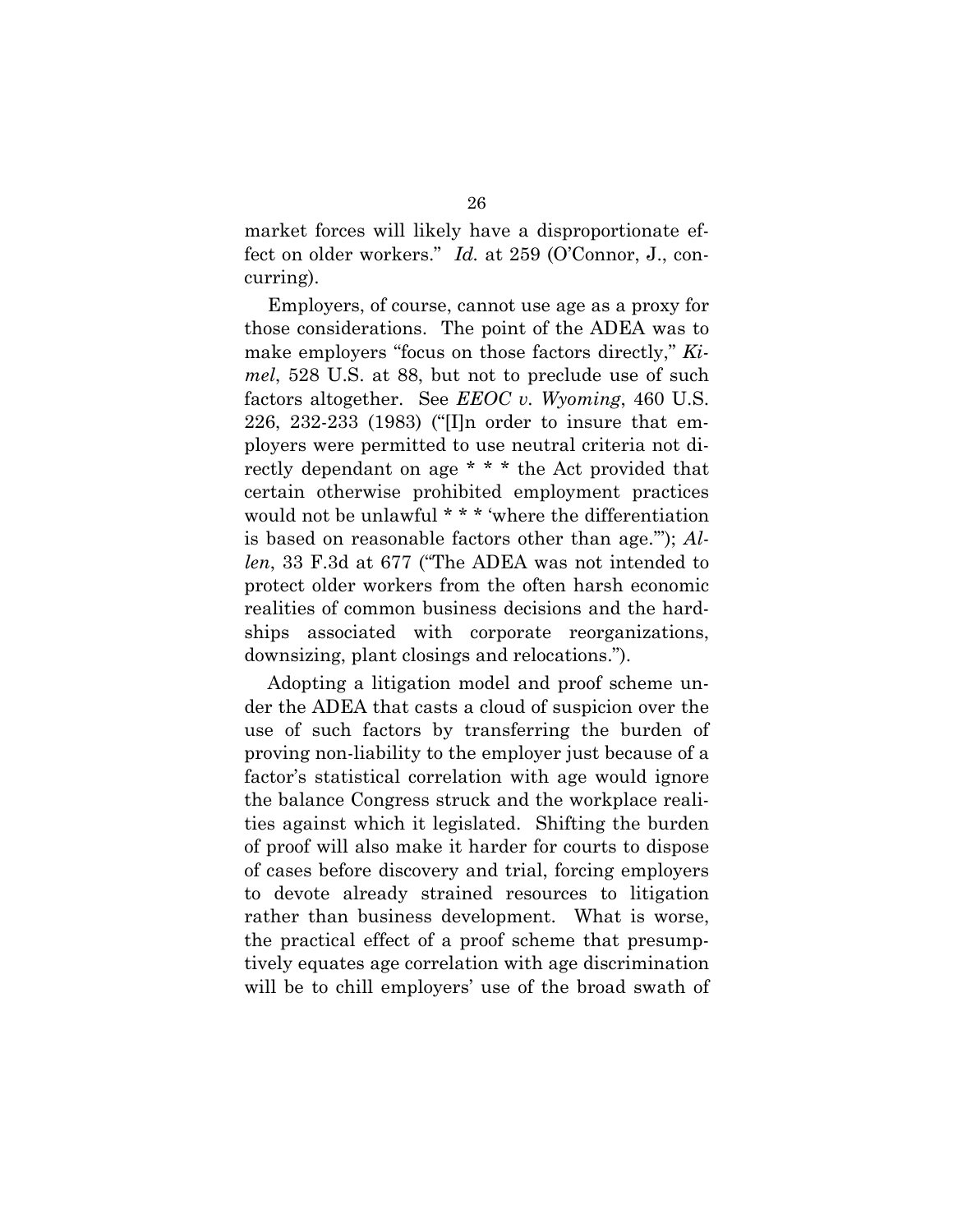legitimate employment criteria that happen to correlate with age and to hamstring employers' ability to respond quickly and efficiently to changing economic pressures and developments. Those consequences, in turn, will decrease business efficiency and competitiveness, which could ultimately lead to even more job losses.

Petitioners, at bottom, want enforcement of the ADEA to mirror enforcement of Title VII following the 1991 amendments. But Congress deliberately did not write the ADEA that way, and chose in 1991 not to amend the ADEA to parallel Title VII. See *Smith*, 544 U.S. at 240-241. The text of the two statutes, the respective histories of age and race or sex discrimination, and the economic and demographic realities of the workforce are significantly different, and the burden of proof in ADEA cases must respect those differences.<sup>12</sup>

# *C. No Deference Is Owed To The EEOC's Litigating Position*

Petitioners (Br. 38-44) and the United States argue (Br. 15-21) that the Court should defer to the EEOC's view, as expressed in its brief in this case, that the burden of proof under the RFOA provision rests with the employer. No such deference is appropriate because the relevant regulatory texts and history suggest the opposite and, in any event, the bur-

<sup>12</sup> See *Smith*, 544 U.S. at 236 n.7 (plurality opinion) (noting that "the differences between age and the classes protected in Title VII are relevant, and that Congress might well have intended to treat the two differently," particularly when "coupled with a difference in the text of the statute such as the RFOA provision") (emphasis omitted).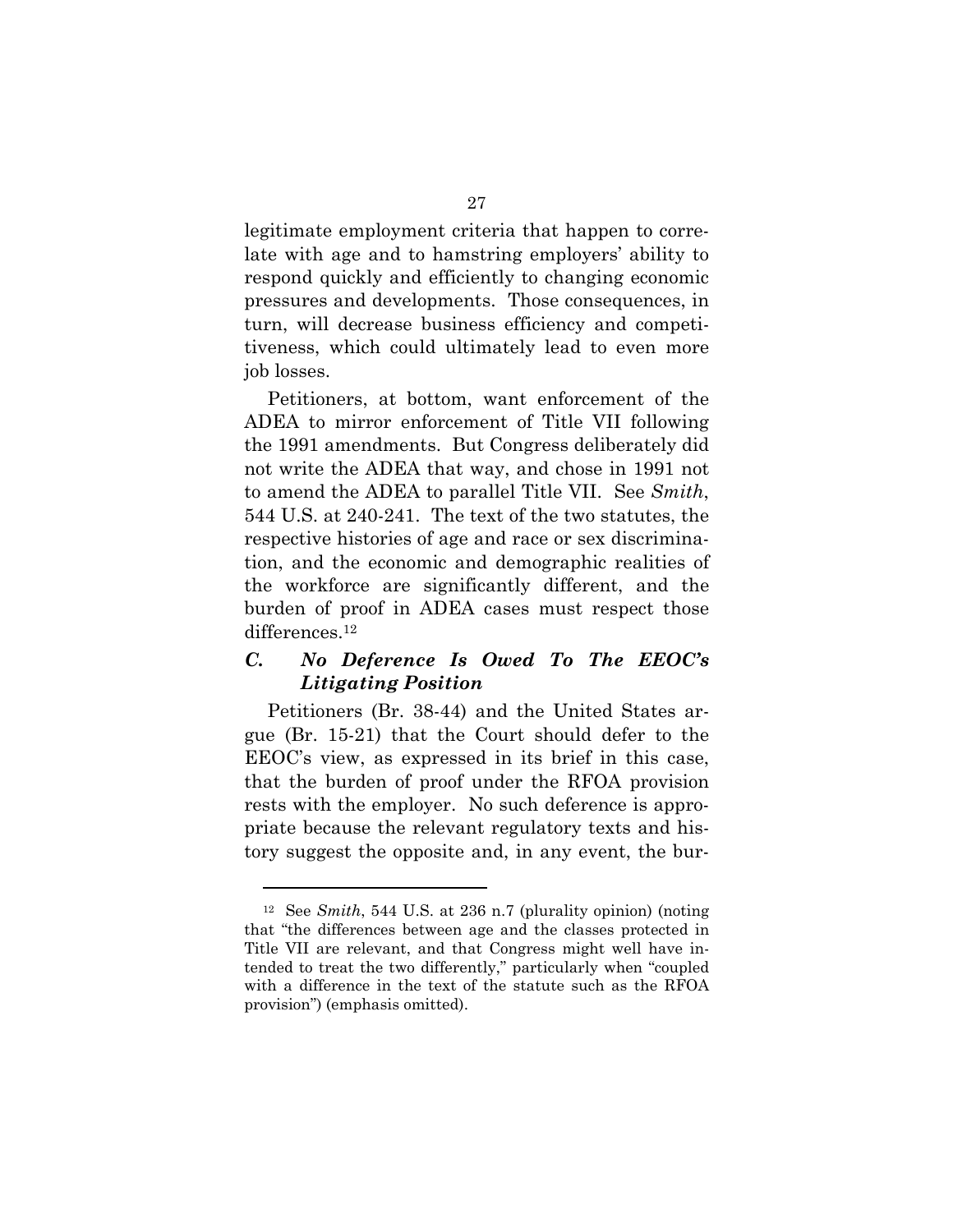den of proof in a judicial proceeding to which the EEOC itself may be a party is not the type of issue for which the agency's judgment should receive deference.

First, contrary to the government's litigation position before this Court, the better reading of the relevant regulatory texts and history supports placing the burden of proof under the RFOA provision on the plaintiff. The EEOC's regulation addressing litigation of the RFOA provision, 29 C.F.R. 1625.7, does not directly address the burden of proof in disparate impact cases. But Section 1625.7(d) does provide that, when an employment practice has a disparate impact on older workers, the "factor other than age" must "be justified as a business necessity." *Wards Cove*, in turn, held that the burden of proving business necessity is on the employee, 490 U.S. at 659- 660, and *Smith* confirmed that the *Wards Cove* model continues to apply to the unamended ADEA, 544 U.S. at 240. The EEOC has amended its regulation twice in the nine years since *Wards Cove* and the three years since *Smith*, see 72 Fed. Reg. 36,875 (July 6, 2007); 72 Fed. Reg. 72,944 (Dec. 26, 2007), but has never changed its rule that RFOA should be proven in the same manner as business justification, which *Wards Cove* placed on the plaintiff and *Smith* left there for purposes of the ADEA. Cf. 73 Fed. Reg. 16,807 (Mar. 31, 2008) (proposing for the first time – and after the filing of the government's brief in this case – to amend the regulation). Thus, the EEOC regulation endorses a litigation model that, under this Court's precedent, is most fairly read as leaving the RFOA burden of proof on the plaintiff. Subse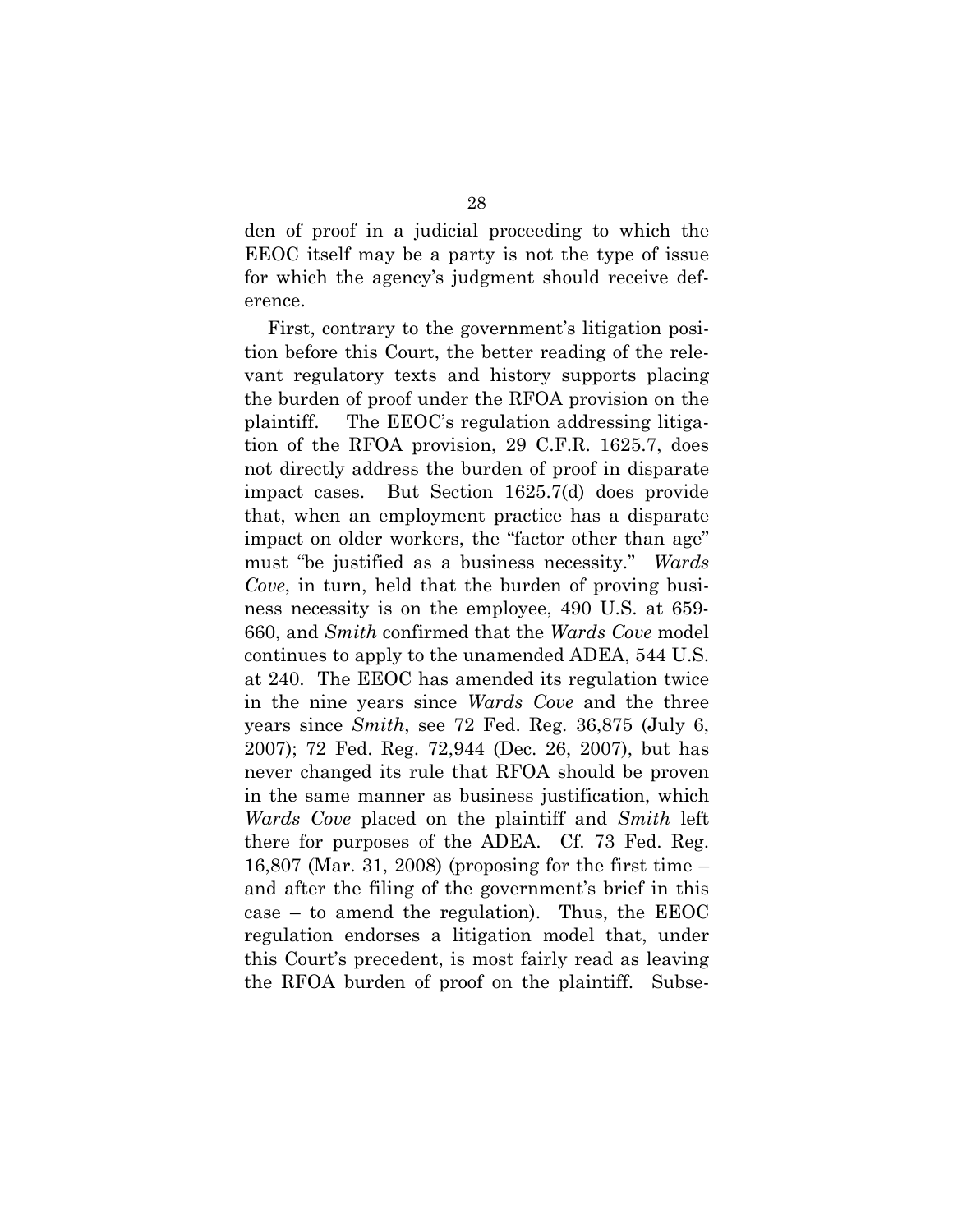quent unpublished, litigation-inspired, interpretive positions cannot conflict with that plain regulatory text. *Auer v. Robbins*, 519 U.S. 452, 461 (1997) (no deference would be owed to an agency's interpretation of its own regulation if it was "inconsistent with the regulation" itself).13

Second, subsection (e) of the regulation provides that, in disparate *treatment* cases, "the employer bears the burden of showing that the 'reasonable factor other than age' exists factually." 29 C.F.R. 1625.7(e); see 73 Fed. Reg. 16,807, 16,808 (Mar. 31, 2008). That provision reinforces – as the preceding subsection  $1625.7(d)$  indicates – that the burden of proving RFOA in disparate impact cases is on the plaintiff. Otherwise, there was no reason for the regulation to carve out, by way of contrast and structurally separate from the preceding disparate impact subsection, a specific burden of proof rule for disparate treatment cases only. Moreover, "disparate impact" and "disparate treatment" are terms of art in civil rights law. Just as Congress is presumed to be aware of and to adopt the established meaning of le-

<sup>13</sup> The government asserts (Br. 16) that the EEOC's invocation of the "business necessity" model "takes a position that does not survive *Smith*." See also 70 Fed. Reg. 65,360-61 (Oct. 31, 2005). That is certainly true with respect to the substantive standard by which the disparate impact claim is measured, but nothing in *Smith* undermines the underlying regulatory judgment about where the burden of proving the ADEA's equivalent to "business necessity" – the RFOA provision – falls. Alternatively, if the EEOC's position is that the entire regulatory provision is now invalid due to the EEOC's long-term and fundamental misunderstanding of the RFOA provision, the EEOC is illpositioned to claim deference to their reading of a statutory provision that they have so profoundly misunderstood for so long.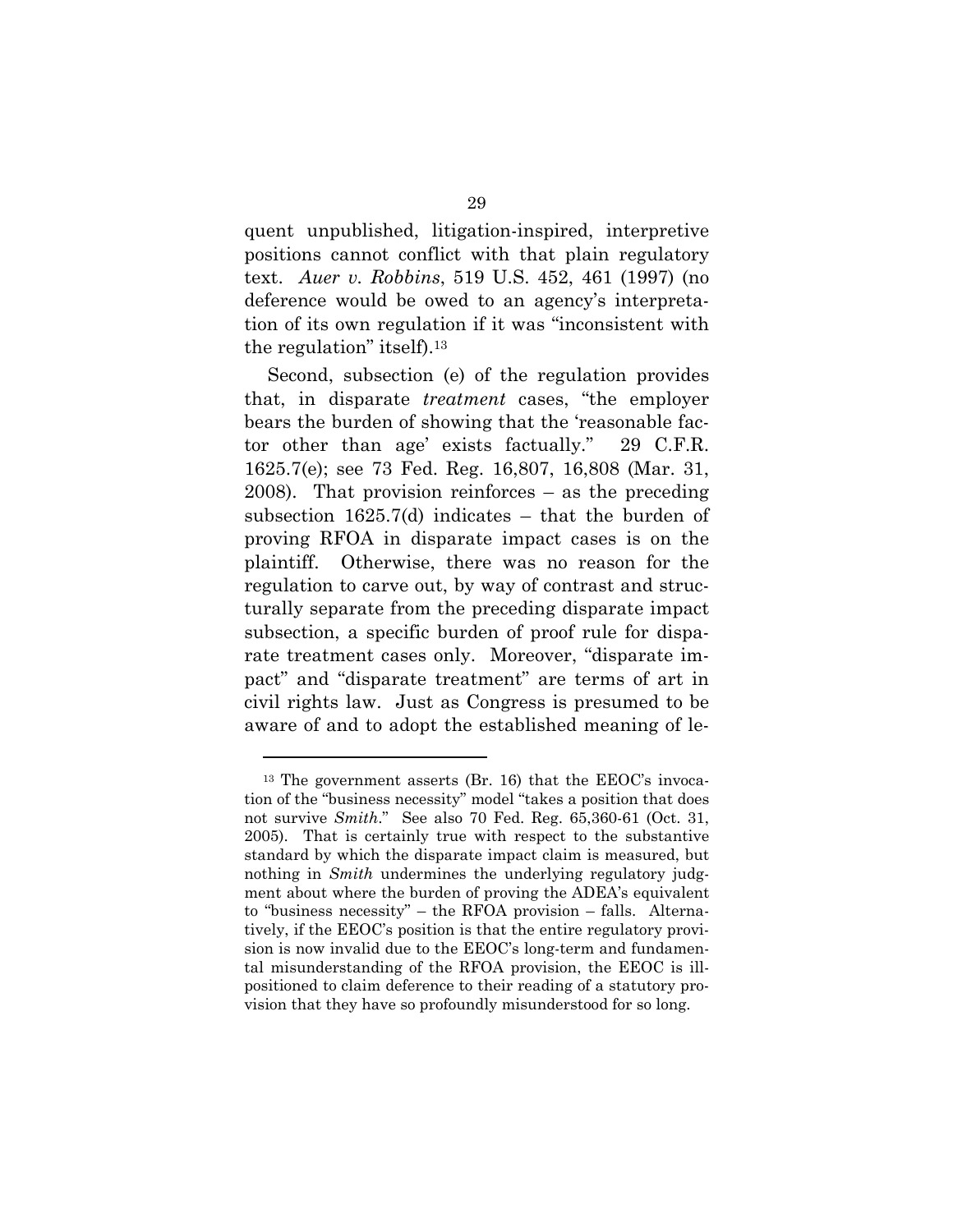gal terms of art used in legislation, *Corning Glass Works v. Brennan*, 417 U.S. 188, 201-202 (1974), it strains the regulatory text to the breaking point for the EEOC to argue that the phrase "discriminatory treatment" includes "disparate impact."14

The regulatory history confirms that commonsense conclusion. As originally proposed, the draft regulation spoke more broadly and assigned the RFOA burden of proof to employers without restricting it to disparate treatment cases. 44 Fed. Reg. 68,858, 68,861 (Nov. 30, 1979) ("The burden of proof in establishing that the differentiation was based on factors other than age is upon the employer."). The specific limitation to "disparate treatment" cases thus was specifically and deliberately added by the EEOC after further consideration and public comment on the draft regulation. See 46 Fed. Reg. 47,724, 47,725 (Sept. 29, 1981). Whatever interpretive discretion the EEOC has under the ADEA, it cannot adopt through litigation interpretations of statutory text that specifically failed to survive the regulatory process *and* that are in tension with the text of the regulations as promulgated. See *Thomas Jefferson Univ.* 

<sup>14</sup> For purposes of this case, the Court need not decide whether the EEOC's rule concerning the burden of proof in disparate treatment cases is proper. The regulation's reference to the burden to prove the claim "factually" is most naturally read as referring only to the burden of production. If the regulation reaches further, however, then the defensibility of the EEOC's view would be in substantial doubt, given that the plaintiff already bears the burden of disproving the existence of a "legitimate, nondiscriminatory reason" for the employment action in disparate treatment cases under the ADEA, *Reeves*, 530 U.S. at 142, and there is no sensible basis for distinguishing between that burden and the RFOA burden.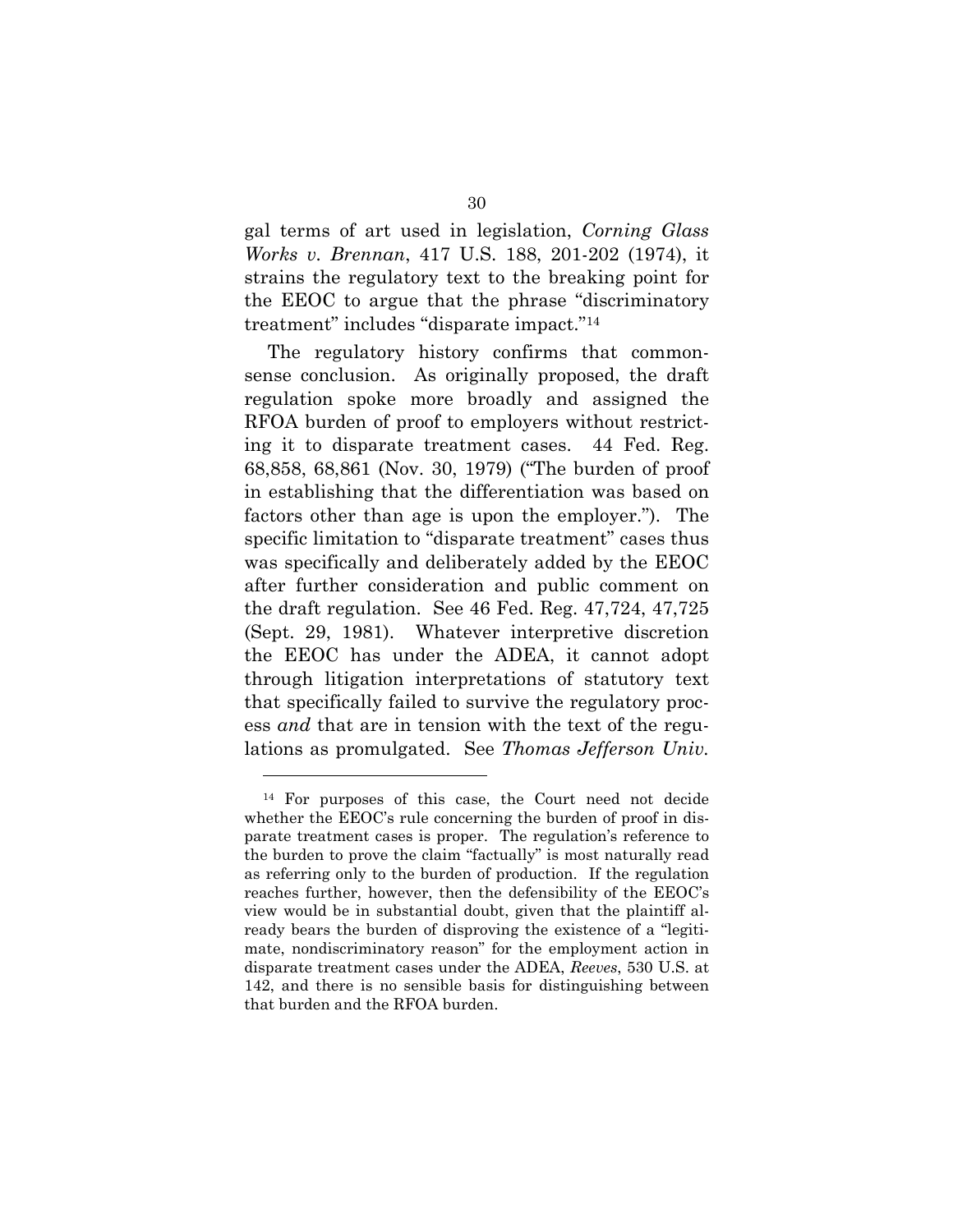*v. Shalala*, 512 U.S. 504, 512 (1994) (no deference is owed where an "alternative reading is compelled \* \* \* by other indications of the Secretary's intent at the time of the regulation's promulgation").

Petitioners (Br. 41) and the government (Br. 18) contend that Congress ratified the EEOC's allocation of the burden of proof in 1990 when it enacted the Older Workers Benefits Protection Act (OWBPA), Pub. L. No. 101-433, § 101, 104 Stat. 978. If that is true, that would hurt rather than help petitioners. That is because, shortly before enactment of the OWBPA and any alleged ratification, this Court had held that the burden of proving business necessity in disparate impact cases falls on the plaintiff. See *Wards Cove*, *supra*. Thus, to the extent Congress focused on the issue at all, it is much more likely that they were aware of and ratified the EEOC's *published regulation* equating the models for RFOA and business necessity proof, as read in light of this Court's decision in *Wards Cove* (a decision well known to Congress) holding that the burden of proving business necessity remains with the employee.15 There is certainly no sound basis for concluding that Congress acquiesced in the EEOC's unwritten position that a civil-rights term of art like "discriminatory treatment" in 29 C.F.R. 1625.7(e) means both "disparate treatment" and "disparate impact." See *Director, Office of Workers' Comp. Programs v. Greenwich Collieries*, 512 U.S. 267, 275 (1994); *Corning Glass Works*, 417 U.S. at 201-202; cf. *Cline*, 540

<sup>&</sup>lt;sup>15</sup> That understanding is strengthened by this Court's observation in *Smith*, 544 U.S. at 240, that Congress left the *Wards Cove* model intact for the ADEA.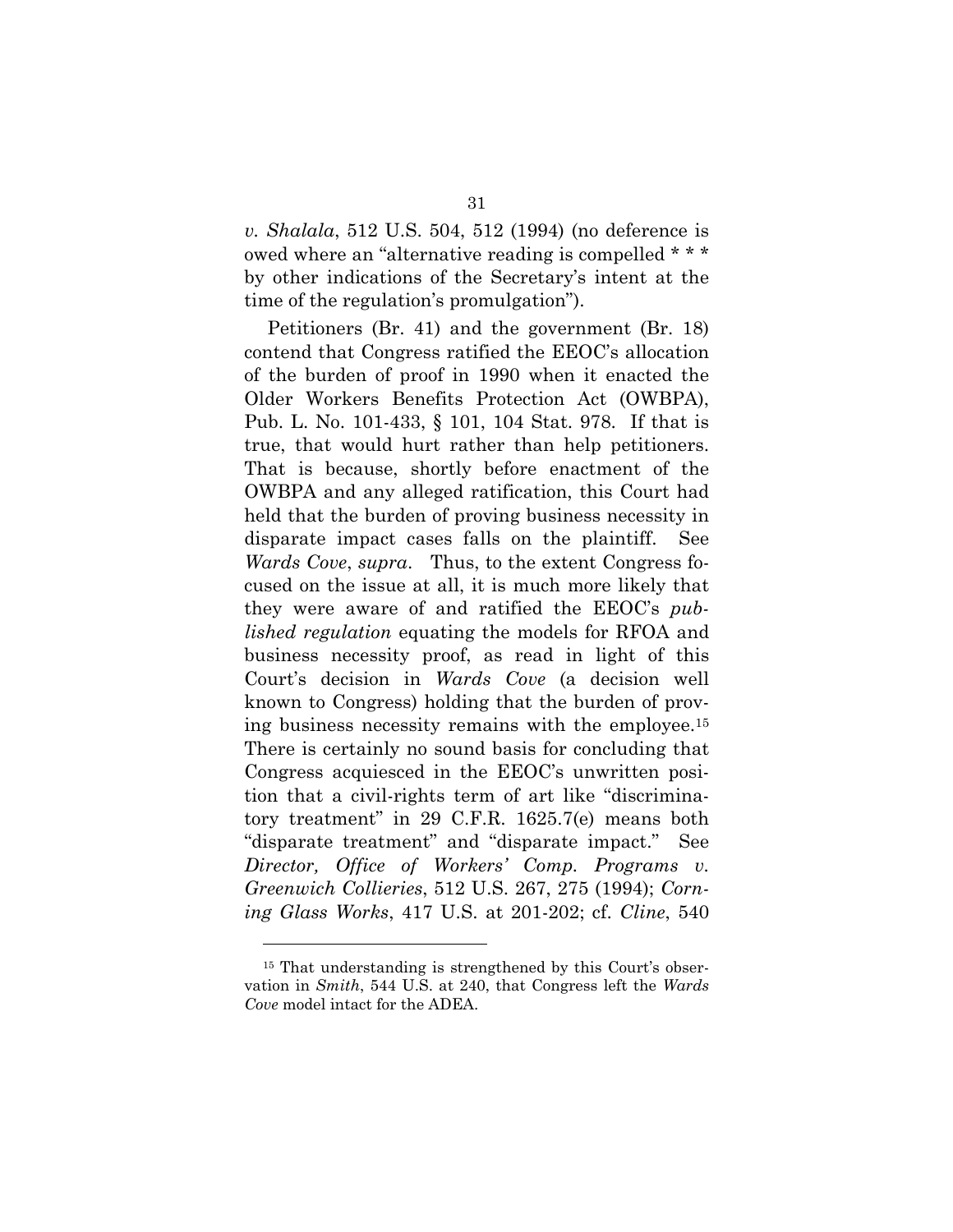U.S. at 600 (no deference owed to EEOC position under the ADEA that "is clearly wrong").16

Finally, and in any event, there is a substantial question whether the EEOC is entitled to deference on the burden of proof question. The deference due an agency interpretation turns, in the first instance, "on whether the matter is more properly viewed as within the agency's expertise or, on the contrary, as a clearly legal issue that courts are better equipped to handle." *Dion v. Secretary of Health & Human Servs.*, 823 F.2d 669, 673 (1st Cir. 1987). While the ADEA assigns the EEOC an informal conciliation role in administering the statute, 29 U.S.C. 626(d), the ADEA does not require administrative adjudication of claims by the EEOC as a prerequisite to judicial review. See 29 C.F.R. 1614.201. Where the burden of proof falls for the RFOA provision thus does not implicate any adjudicatory expertise statutorily assigned to the EEOC. Contrast *NLRB v. Kentucky River Community Care, Inc.*, 532 U.S. 706, 711-712 (2001) (deferring to agency determination of where burden of proof fell on an issue adjudicated by the agency in administrative proceedings that are mandated to precede judicial review). Nor does the RFOA burden of proof issue entail the interpretation and construction of ambiguous language in any specific statutory provision, see *Federal Express Corp. v.* 

<sup>16</sup> The other potential reading of the OWBPA is that it said nothing at all about the burden of proof under the RFOA provision. See 136 Cong. Rec. 25,353 (1990) ("Because the allocation of the burden of proof under paragraph  $4(f)(1)$  was not at issue in *Betts*, the managers find no need to address it in this bill."). That would not help petitioners either.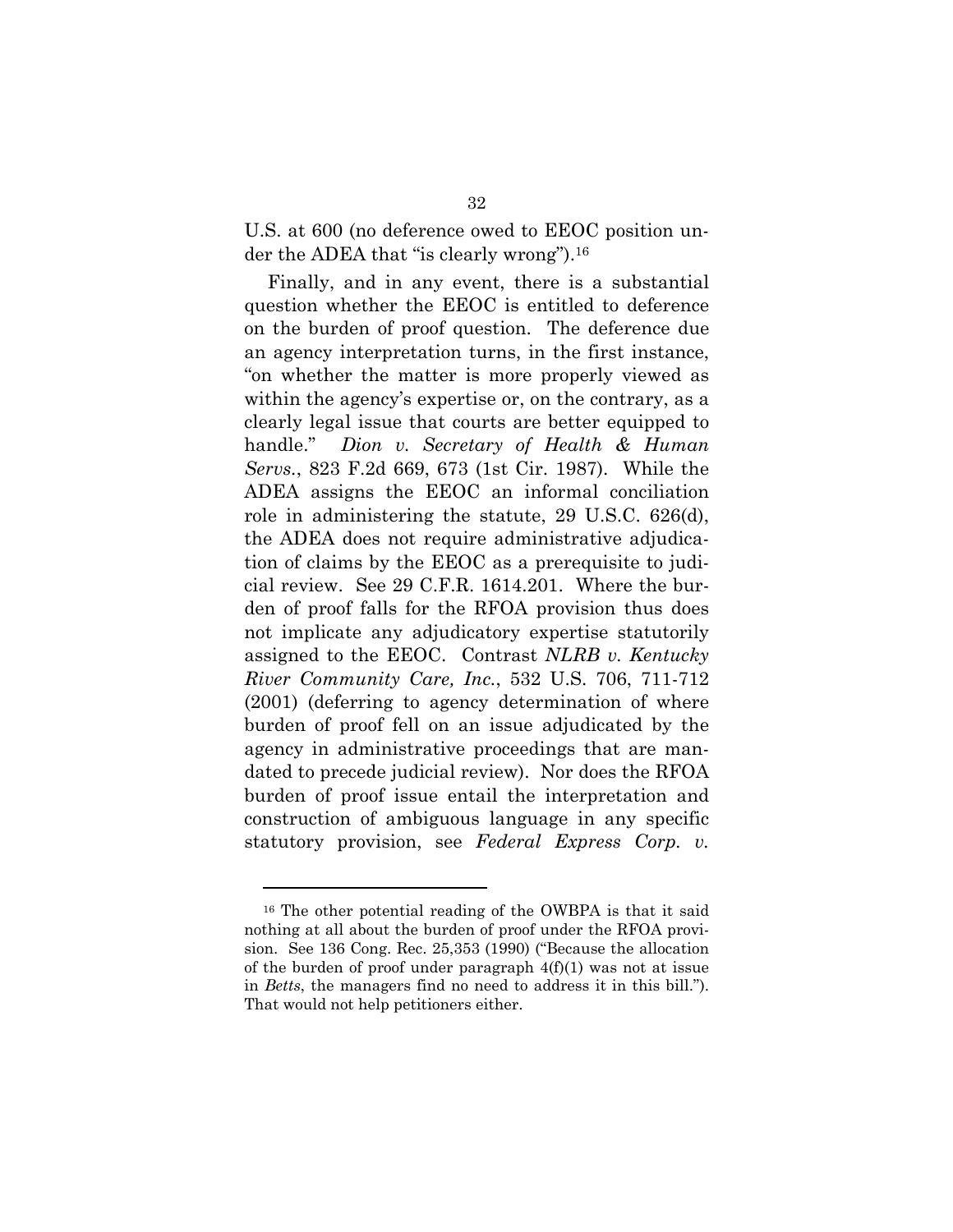*Holowecki,* 128 S. Ct. 1147, 1154 (2008), because the text of the ADEA does not expressly address the burden of proof.

Instead, the burden of proof issue pertains to how claims will be proven in courtroom litigation, which is a matter that falls "within the peculiar expertise of the judiciary." *Midland Coal Co. v. Office of Workers' Comp. Programs*, 149 F.3d 558, 561 (7th Cir. 1998). Indeed, "[w]here Congress has not prescribed the degree of proof which must be adduced by the proponent of a rule or order to carry its burden of persuasion in an administrative proceeding, this Court has felt at liberty to prescribe the standard, for '[it] is the kind of question which has traditionally been left to the judiciary to resolve.'" *Steadman v. SEC*, 450 U.S. 91, 95 (1981) (quoting *Woodby v. INS*, 385 U.S. 276, 284 (1966)); see also *Greenwich Collieries*, 512 U.S. at 272-281 (no deference to agency allocation of burden of proof under the Administrative Procedure Act). 17

The claim to deference to a litigation position is particularly weak when, as here, the agency is itself charged with litigating the very type of claims at issue in court. Principles of agency deference less logically extend to an agency's interpretative determina-

<sup>17</sup> Cf. *Adams Fruit Co. v. Barrett*, 494 U.S. 638, 640, 649 (1990) (declining to defer to agency's position on "whether exclusivity provisions in state workers' compensation laws bar migrant workers from availing themselves of a private right of action under [a federal statute]"); *Bamidele v. INS*, 99 F.3d 557, 561 (3d Cir. 1996) ("A statute of limitations is not a matter within the particular expertise of the INS. Rather, we consider this 'a clearly legal issue that courts are better equipped to handle.'"); *Lynch v. Lyng*, 872 F.2d 718, 724 (6th Cir. 1989) (no deference to agency's position on the effective date of a statute).